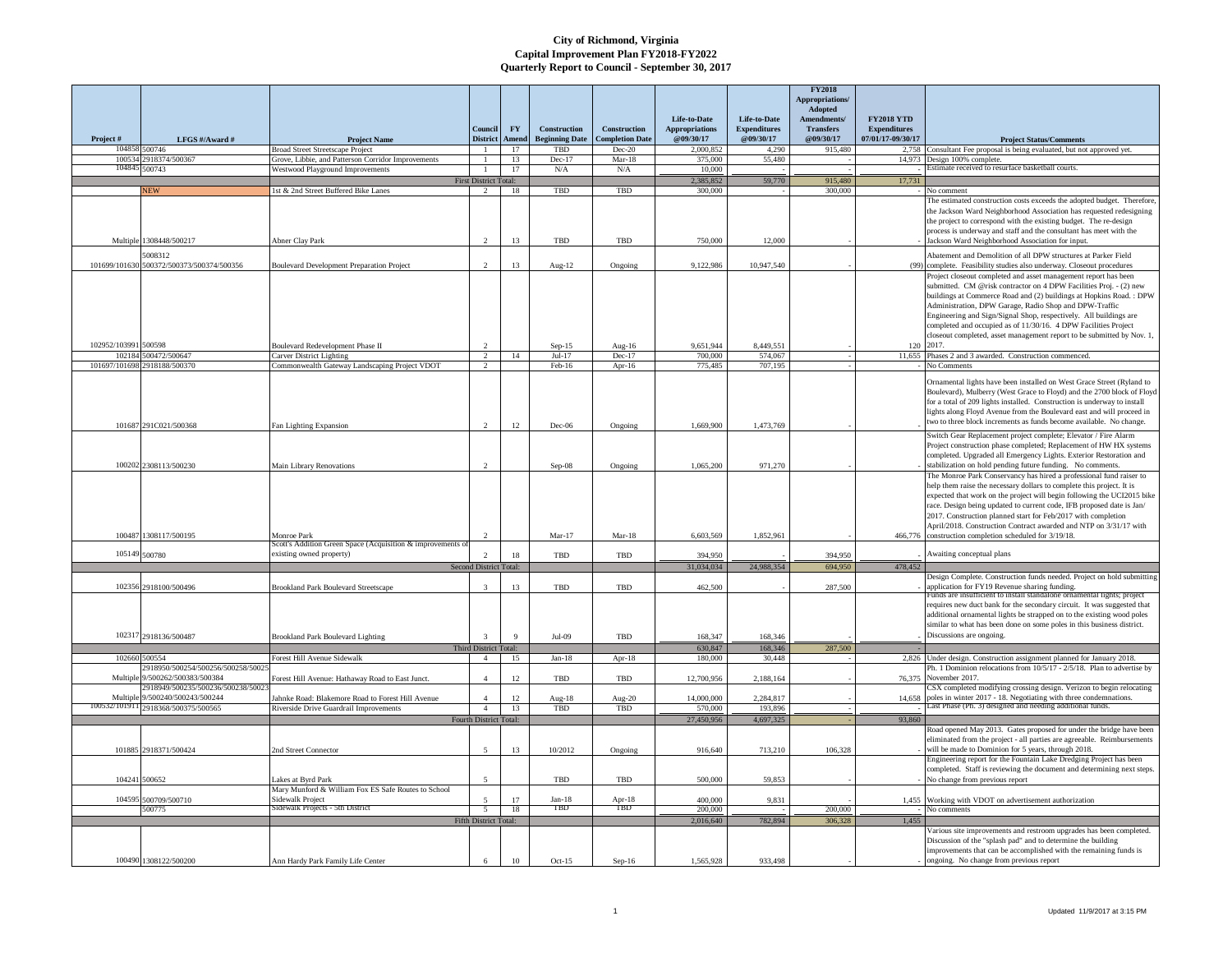|                      |                                                  |                                                                           |                      |           |                       |                        |                                       |                                     | <b>FY2018</b><br>Appropriations/<br>Adopted |                                          |                                                                                                                                                          |
|----------------------|--------------------------------------------------|---------------------------------------------------------------------------|----------------------|-----------|-----------------------|------------------------|---------------------------------------|-------------------------------------|---------------------------------------------|------------------------------------------|----------------------------------------------------------------------------------------------------------------------------------------------------------|
|                      |                                                  |                                                                           | Council              | <b>FY</b> | Construction          | <b>Construction</b>    | Life-to-Date<br><b>Appropriations</b> | Life-to-Date<br><b>Expenditures</b> | <b>Amendments</b><br><b>Transfers</b>       | <b>FY2018 YTD</b><br><b>Expenditures</b> |                                                                                                                                                          |
| Project#             | LFGS #/Award #                                   | <b>Project Name</b>                                                       | <b>District</b>      | Amend     | <b>Beginning Date</b> | <b>Completion Date</b> | @09/30/17                             | @09/30/17                           | @09/30/17                                   | 07/01/17-09/30/17                        | <b>Project Status/Comments</b>                                                                                                                           |
|                      | 500704/500705                                    | Bicycle Facilities & Sidewalk Improvements on Bank<br>St./Franklin St.    | 6                    | 17        | $Mar-18$              | $Jul-18$               | 380.000                               | 41.972                              |                                             | 2,758                                    | 95% plan design is completed. Waiting for Environmental Clearance,<br>then advertise for bid / construction.                                             |
|                      | 2918960/500322                                   | <b>Biotech Research Park</b>                                              | 6                    | 11        | Feb-11                | TBD                    | 4,399,000                             | 2,579,676                           |                                             |                                          | No Comments                                                                                                                                              |
|                      | 500530                                           | <b>Blackwell Community Project</b>                                        | $6\overline{6}$      |           | TBD                   | TBD                    | 100,000                               |                                     |                                             |                                          | No Comments                                                                                                                                              |
|                      |                                                  |                                                                           |                      |           |                       |                        |                                       |                                     |                                             |                                          | Ph. 1 cobbles only completed 2/2017. Need additional funding to                                                                                          |
| 102658               | 500553                                           | Canal Street Streetscape                                                  | 6                    | 15        | TBD                   | TBD                    | 500,000                               | 451.569                             |                                             |                                          | implement future phases already designed.                                                                                                                |
|                      | 101754 2108133/500388                            | Canal Walk Reynolds North to 10th                                         | $6\overline{6}$      | 13        | TBD                   | <b>TBD</b>             | 3.532.058                             | 1,065,513                           |                                             |                                          | 17,356 Bids received over budget. Project to be re-advertised Fall 2017.                                                                                 |
|                      |                                                  |                                                                           |                      |           |                       |                        |                                       |                                     |                                             |                                          | This project has 4 phases. 3 Phases are completed. 4th phase is in ROW<br>process. We are anticipating to start construction in April 2018. Total        |
| 100539/102012/100    |                                                  |                                                                           |                      |           |                       |                        |                                       |                                     |                                             |                                          | allocated fund is \$3,773,325.64. We spent approximately \$2,914.000 so                                                                                  |
| 551/100564<br>102529 | 2918505/500126/129/567/645/646<br>2908909/500526 | Cannon Creek Improvements                                                 | 6                    | 12        | $Nov-17$              | $Mav-18$               | 2,892,000<br>250,000                  | 2.401.681<br>70,030                 |                                             | 3,941                                    | far.                                                                                                                                                     |
| 100531               | 2918365/500291/500292                            | <b>Duval Street Circulation</b><br>E. Broad Gateway - Slave Burial Ground | $6\overline{6}$<br>6 | 12        | Ongoing<br>$May-15$   | Ongoing<br>Feb-16      | 1.994.200                             | 1.266,084                           |                                             |                                          | Project under construction - ongoing.<br>3,469 Waiting for VDOT to designate funding for Phase III of project.                                           |
|                      |                                                  |                                                                           |                      |           |                       |                        |                                       |                                     |                                             |                                          | Funding for the Eastview project were used for the demolition and site                                                                                   |
|                      |                                                  |                                                                           |                      |           |                       |                        |                                       |                                     |                                             |                                          | improvements of the former Whitcomb Elementary School - Project                                                                                          |
|                      |                                                  |                                                                           |                      |           |                       |                        |                                       |                                     |                                             |                                          | Complete. Funding were also used for the completion of the Conrad                                                                                        |
|                      |                                                  |                                                                           |                      |           |                       |                        |                                       |                                     |                                             |                                          | Center which will serve as commercial kitchen and culinary training                                                                                      |
|                      | 104377/100218 2308234/500247                     | Eastview Initiative                                                       | 6                    | 12        | $Mar-15$              | $Jan-17$               | 1.200.000                             | 702,764                             |                                             | 492                                      | facility. Ongoing                                                                                                                                        |
|                      |                                                  |                                                                           |                      |           |                       |                        |                                       |                                     |                                             |                                          | Franklin (14th to 15th): substantially complete 9/25/17. Franklin                                                                                        |
|                      |                                                  |                                                                           |                      |           |                       |                        |                                       |                                     |                                             |                                          | Ambler to 18th: Need sanitary and water projects completed ahead of                                                                                      |
|                      | 102043 2918369/500450/500508/500568              | Franklin Street Streetscape                                               | 6                    | 13        | $Jun-17$              | TBD                    | 3,900,000                             | 157,093                             |                                             | 66,900                                   | this project                                                                                                                                             |
|                      |                                                  |                                                                           |                      |           |                       |                        |                                       |                                     |                                             |                                          | The Smith Group has been selected to assist with the planning process                                                                                    |
|                      |                                                  |                                                                           |                      |           |                       |                        |                                       |                                     |                                             |                                          | for this project. The Smith Group and other consulting partners along                                                                                    |
|                      |                                                  |                                                                           |                      |           |                       |                        |                                       |                                     |                                             |                                          | are now mapping the community engagement schedule which will last                                                                                        |
|                      |                                                  |                                                                           |                      |           |                       |                        |                                       |                                     |                                             |                                          | approximately 9 months. We are currently in the Community                                                                                                |
|                      | 102750 500573                                    |                                                                           |                      |           |                       | TBD                    | 8,050,000                             | 874.931                             |                                             |                                          | engagement process advancing towards concept design. Reference<br>"lumpkinjail.org" website for additional information and updates                       |
|                      |                                                  | Heritage Center/Lumpkin's Jail                                            | 6                    | 15        | TBD                   |                        |                                       |                                     |                                             | 171.177                                  |                                                                                                                                                          |
|                      |                                                  |                                                                           |                      |           |                       |                        |                                       |                                     |                                             |                                          | FY 2017 Capital Improvement Program project to grant the Richmond<br>Redevelopment and Housing Authority (RRHA) \$4.415 million to                       |
|                      |                                                  |                                                                           |                      |           |                       |                        |                                       |                                     |                                             |                                          | design, develop, and implement various street, sidewalk, alley, water,                                                                                   |
|                      |                                                  |                                                                           |                      |           |                       |                        |                                       |                                     |                                             |                                          | sewer, and drainage infrastructure improvements needed for the                                                                                           |
|                      |                                                  |                                                                           |                      |           |                       |                        |                                       |                                     |                                             |                                          | redevelopment of the Dove Street Redevelopment Area identified in the                                                                                    |
|                      |                                                  |                                                                           |                      |           |                       |                        |                                       |                                     |                                             |                                          | Redevelopment Plan for the Dove Street Redevelopment Area prepared                                                                                       |
|                      |                                                  |                                                                           |                      |           |                       |                        |                                       |                                     |                                             |                                          | by RRHA and dated June 8, 2006 (the "Infrastructure Project"). Streets                                                                                   |
|                      |                                                  |                                                                           |                      |           |                       |                        |                                       |                                     |                                             |                                          | and other public rights-of-way will be constructed as approved by the                                                                                    |
|                      |                                                  |                                                                           |                      |           |                       |                        |                                       |                                     |                                             |                                          | City of Richmond. Utilities and other public facilities or site                                                                                          |
|                      |                                                  |                                                                           |                      |           |                       |                        |                                       |                                     |                                             |                                          | improvements will be installed, altered, retained or abandoned as                                                                                        |
|                      |                                                  |                                                                           |                      |           |                       |                        |                                       |                                     |                                             |                                          | required to carry out the Infrastructure Project. A series of meetings and                                                                               |
|                      |                                                  |                                                                           |                      |           |                       |                        |                                       |                                     |                                             |                                          | community engagements will be used to create a plan for the character of                                                                                 |
|                      |                                                  |                                                                           |                      |           |                       |                        |                                       |                                     |                                             |                                          | the development prior to the development of construction documentation                                                                                   |
|                      |                                                  | Highland Grove/Dove Street Redevelopment & Revitalization                 |                      |           |                       |                        |                                       |                                     |                                             |                                          | and implementation. Ordinance 2016-278 was adopted by Council on                                                                                         |
|                      | 500756                                           | <b>Infrastructure Improvements</b>                                        | 6                    | 17        |                       | FY2020                 | 4,415,000                             |                                     |                                             |                                          | 12/12/16. No change.                                                                                                                                     |
|                      |                                                  |                                                                           |                      |           |                       |                        |                                       |                                     |                                             |                                          | Project will provide for additional public improvements along the                                                                                        |
|                      |                                                  |                                                                           |                      |           |                       |                        |                                       |                                     |                                             |                                          | Corridor to support commercial revitalization. Such uses could include<br>pedestrian lighting, street lighting, additional street trees, street/sidewalk |
|                      |                                                  |                                                                           |                      |           |                       |                        |                                       |                                     |                                             |                                          | improvements, and public art. Contract with Kimley-Horn to assist in                                                                                     |
|                      |                                                  |                                                                           |                      |           |                       |                        |                                       |                                     |                                             |                                          | additional street lighting, to improve safety, has been initiated. Plans are                                                                             |
|                      |                                                  |                                                                           |                      |           |                       |                        |                                       |                                     |                                             |                                          | scheduled to be reviewed by UDC and CPC in early October 2017 for                                                                                        |
|                      | 500406                                           | Hull Street Redevelopment & Conservation                                  | 6                    |           |                       |                        | 200,000                               |                                     |                                             |                                          | final approval.                                                                                                                                          |
|                      |                                                  |                                                                           |                      |           |                       |                        |                                       |                                     |                                             |                                          | RK&K has been selected for design, scoping meeting held in July 2017.                                                                                    |
|                      |                                                  |                                                                           |                      |           |                       |                        |                                       |                                     |                                             |                                          | Final scope and fee meeting with RK & K took place 10/19/2017 to                                                                                         |
|                      | 500745                                           | I-95 and Broad Street Interchange Area Project                            | 6                    | 17        | TBD                   | TBD                    | 2.959.789                             | 1.812                               | 1.959.789                                   | 1.812                                    | finalize fee.                                                                                                                                            |
|                      |                                                  |                                                                           |                      |           |                       |                        |                                       |                                     |                                             |                                          | Several projects have been identified by James River Park staff including                                                                                |
|                      |                                                  |                                                                           |                      |           |                       |                        |                                       |                                     |                                             |                                          | construction of trails; completion of the Bike Skills facility on Brown's                                                                                |
|                      |                                                  |                                                                           |                      |           |                       |                        |                                       |                                     |                                             |                                          | Island, the purchase of required construction equipment and obtaining a                                                                                  |
|                      |                                                  |                                                                           |                      |           |                       |                        |                                       |                                     |                                             |                                          | consultant for assistance in determining improvements to the James Rive                                                                                  |
|                      | 100503 500297                                    | ames River Park Infrastructure                                            | 6                    |           | $Sep-15$              | TBD                    | 450,000                               | 228,698                             |                                             | 12.667                                   | Park Maintenance facility. No change from previous report                                                                                                |
|                      |                                                  |                                                                           |                      |           |                       |                        |                                       |                                     |                                             |                                          | Demolition completed August 2015; the improvements to the park are                                                                                       |
|                      |                                                  |                                                                           |                      |           |                       |                        |                                       |                                     |                                             |                                          | scheduled to be bid late-fall 2015. Construction scheduled to begin<br>January 25, 2016; to be completed late-Summer/early-Fall 2016. Phase II           |
|                      |                                                  |                                                                           |                      |           |                       |                        |                                       |                                     |                                             |                                          | completed and Phase III pending future funding. No change from                                                                                           |
|                      | 100496 1308445/500206                            | Kanawha Plaza Park/RMA Superstructure Repairs                             | 6                    | $11\,$    | 8/30/2015             | 9/30/2016              | 3,482,000                             | 3,265,986                           |                                             |                                          | previous report                                                                                                                                          |
|                      |                                                  |                                                                           |                      |           |                       |                        |                                       |                                     |                                             |                                          |                                                                                                                                                          |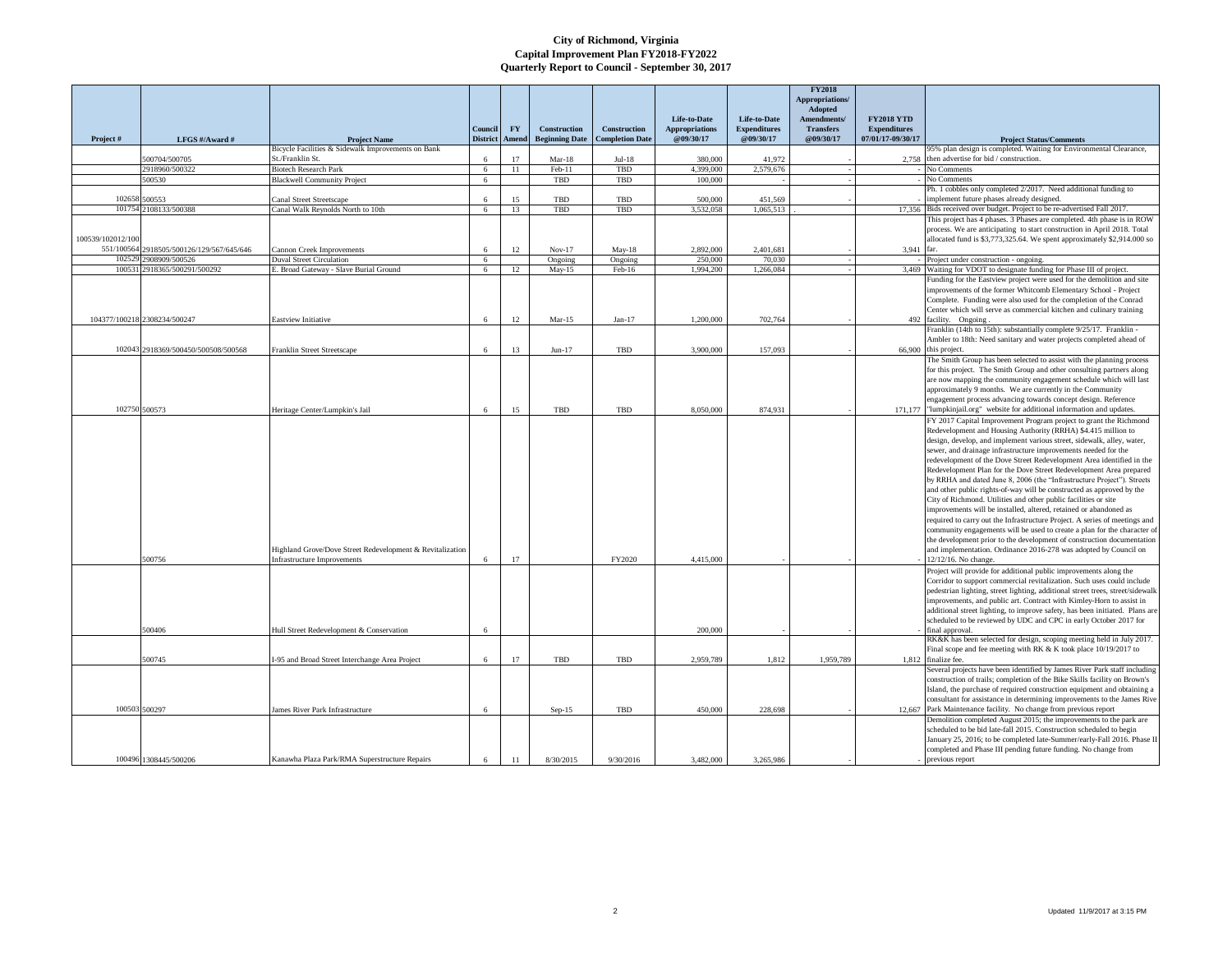|                         |                                           |                                                                                      |                            |                           |                                       |                                        |                                    |                                  | <b>FY2018</b><br>Appropriations/<br>Adopted |                                          |                                                                                                                                                      |
|-------------------------|-------------------------------------------|--------------------------------------------------------------------------------------|----------------------------|---------------------------|---------------------------------------|----------------------------------------|------------------------------------|----------------------------------|---------------------------------------------|------------------------------------------|------------------------------------------------------------------------------------------------------------------------------------------------------|
|                         |                                           |                                                                                      |                            |                           |                                       |                                        | Life-to-Date                       | Life-to-Date                     | Amendments/                                 | <b>FY2018 YTD</b>                        |                                                                                                                                                      |
| Project#                | LFGS #/Award #                            | <b>Project Name</b>                                                                  | Council<br><b>District</b> | ${\bf F}{\bf Y}$<br>Amend | Construction<br><b>Beginning Date</b> | Construction<br><b>Completion Date</b> | <b>Appropriations</b><br>@09/30/17 | <b>Expenditures</b><br>@09/30/17 | <b>Transfers</b><br>@09/30/17               | <b>Expenditures</b><br>07/01/17-09/30/17 | <b>Project Status/Comments</b>                                                                                                                       |
|                         |                                           |                                                                                      |                            |                           |                                       |                                        |                                    |                                  |                                             |                                          | The Acquisition of property and the construction of the Main Street Shed                                                                             |
|                         |                                           |                                                                                      |                            |                           |                                       |                                        |                                    |                                  |                                             |                                          | for Phase 1, 2 and partially 3 have been completed. The Virginia                                                                                     |
|                         |                                           |                                                                                      |                            |                           |                                       |                                        |                                    |                                  |                                             |                                          | Welcome Center is now in place and had it's soft opening late this<br>summer 2017. Site work improvements are currently being priced.                |
|                         |                                           |                                                                                      |                            |                           |                                       |                                        |                                    |                                  |                                             |                                          | Work to be accomplished: Site work improvements, A/V improvements,                                                                                   |
|                         |                                           |                                                                                      |                            |                           |                                       |                                        |                                    |                                  |                                             |                                          | furniture installations, commercial kitchen installation all to be                                                                                   |
|                         |                                           |                                                                                      |                            |                           |                                       |                                        |                                    |                                  |                                             |                                          | performed in this phase. The MSS website along with it's advertising<br>campaign will be launched sometime this year offering a robust events        |
|                         |                                           |                                                                                      |                            |                           |                                       |                                        |                                    |                                  |                                             |                                          | season beginning this quarter. The RFP for the future management and                                                                                 |
|                         | 2108612/500283/500230/500469/50054        |                                                                                      |                            |                           |                                       |                                        |                                    |                                  |                                             |                                          | operations should be advertised in early 2018 for the highest and best use                                                                           |
| 100241<br>100171/100671 | 2/500543/500544<br>2958101/500223/225/226 | Main Street Station Multi Modal Center<br>Major Bridge Painting - Manchester - Urban | 6                          |                           | $Sep-14$<br>$Jun-14$                  | Fall 2018<br>Feb-16                    | 80,252,878<br>8,900,000            | 78,886,399<br>7,519,809          |                                             |                                          | 1,784,428 of the first floor retail space. Ongoing Project.<br>No comments                                                                           |
|                         |                                           |                                                                                      |                            |                           |                                       |                                        |                                    |                                  |                                             |                                          | Concept study complete. Closeout underway. Federal project. Funds                                                                                    |
|                         |                                           |                                                                                      |                            |                           |                                       |                                        |                                    |                                  |                                             |                                          | need to be JV'd; Bridge Rehabilitation project budget page being                                                                                     |
|                         | 100170 2958835/500211                     | Mayo Bridge Rehabilitation                                                           | 6                          | 11                        | $\rm N/A$                             | ${\rm N/A}$                            | 2,301,000                          | 1,190,579                        | 500,000                                     |                                          | submitted for FY18 to allocate federal funding for bridge rehabilitation<br>improvements. No change.                                                 |
|                         |                                           |                                                                                      |                            |                           |                                       |                                        |                                    |                                  |                                             |                                          | 100% plan design completed. This project will be placed on the shelf                                                                                 |
| 102654                  | 2918526/500551                            | Richmond-Henrico Turnpike Improvements                                               | 6                          |                           | TBD                                   | TBD                                    | 155,000                            | 64,004                           |                                             |                                          | until construction funds are made available.                                                                                                         |
| 102251/100594           | 1308450/500294                            | RMA Plaza Joint Repair                                                               | 6                          | 13                        | Apr-17                                | Feb-18                                 | 1,711,405                          | 97,556                           |                                             |                                          | Bid received over budget. Project to be re-advertised.<br>The Farmers Market project experienced a later than anticipated                            |
|                         |                                           |                                                                                      |                            |                           |                                       |                                        |                                    |                                  |                                             |                                          | construction start date beginning on 7/31/17, which now places the                                                                                   |
|                         |                                           |                                                                                      |                            |                           |                                       |                                        |                                    |                                  |                                             |                                          | project to track through the winter months. The project is currently in                                                                              |
|                         |                                           |                                                                                      |                            |                           |                                       |                                        |                                    |                                  |                                             |                                          | demolition phase with DPU and Dominion Energy scheduled to perform<br>the cut-over and change of the overhead utilities along the East and West      |
|                         |                                           |                                                                                      |                            |                           |                                       |                                        |                                    |                                  |                                             |                                          | End of the project in early November, 2017. Given the proper weather                                                                                 |
|                         |                                           | (Shko Revit) Shockoe Revitalization Strategy Plan                                    |                            |                           |                                       |                                        |                                    |                                  |                                             |                                          | conditions along with any unforeseen delays the anticipated completion                                                                               |
|                         | 101767 5008313/500407/500333              | Implementation                                                                       |                            | 13                        | $Jul-17$                              | $Jul-18$                               | 3,564,000                          | 968,379                          |                                             | 28.838                                   | time of this project is Summer of 2018.<br>Play equipment has been purchase; awaiting delivery from vendor and                                       |
| 105147                  | 500779                                    | Third Avenue Tot Lot Restoration                                                     |                            | 18                        | TBD                                   | TBD                                    | 50,000                             |                                  | 50,000                                      |                                          | scheduling of installation                                                                                                                           |
|                         |                                           |                                                                                      | Sixth District Total:      |                           |                                       |                                        | 137,204,258                        | 102,768,032                      | 2,509,789                                   | 2.093.838                                |                                                                                                                                                      |
|                         |                                           |                                                                                      |                            |                           |                                       |                                        |                                    |                                  |                                             |                                          | The redevelopment efforts associated with the creation of a viable<br>commercial and residential corridor along 25th Street and Nine Mile            |
|                         |                                           |                                                                                      |                            |                           |                                       |                                        |                                    |                                  |                                             |                                          | Road are ongoing. As an integral part of the revitalization of the 25th                                                                              |
|                         |                                           |                                                                                      |                            |                           |                                       |                                        |                                    |                                  |                                             |                                          | Street and Nine Mile Road project area design activities continue. The                                                                               |
| 101777                  | 5008122/500399<br><b>JEW</b>              | 25th Street Development<br>29th Street/Church Hill Bike & Pedestrian Infrastructure  | $\overline{7}$             | 18                        | Feb-13<br>TBD                         | Feb-18<br>TBD                          | 2.415.000<br>650,000               | 2.346.533                        | 650,000                                     |                                          | development of the model block is nearing completion.<br>No comments                                                                                 |
| 101764                  | 500404                                    | Church Hill Teen Development Center                                                  | $\overline{7}$             |                           |                                       |                                        | 776.357                            | 238.070                          |                                             |                                          | No comments                                                                                                                                          |
|                         |                                           |                                                                                      |                            |                           |                                       |                                        |                                    |                                  |                                             |                                          | Staff is currently assessing the improvements proposed for each site in<br>the East District. Obtaining estimates for play equipment for Ethel       |
|                         |                                           |                                                                                      |                            |                           |                                       |                                        |                                    |                                  |                                             |                                          | Bailey Furman and Oakwood Parks. New park benches and trash                                                                                          |
|                         | 600755                                    | <b>East District Park Transformation</b>                                             | $\overline{7}$             | 17                        |                                       | FY2018                                 | 951.300                            |                                  | 575,650                                     |                                          | receptacles ordered for Oakwood                                                                                                                      |
|                         |                                           |                                                                                      |                            |                           |                                       |                                        |                                    |                                  |                                             |                                          | Support the east end revitalization through the strategic acquisition of<br>key residential properties throughout the neighborhood to be redeveloped |
|                         |                                           |                                                                                      |                            |                           |                                       |                                        |                                    |                                  |                                             |                                          | to stabilize blocks and create opportunities for community involvement,                                                                              |
|                         | 101768 5008314/500408                     | East End Vacant/Blighted Property Improvements                                       | $\overline{7}$             | 13                        | $Jan-13$                              | Ongoing                                | 450,000                            |                                  |                                             |                                          | job training and skill development.                                                                                                                  |
|                         |                                           |                                                                                      |                            |                           |                                       |                                        |                                    |                                  |                                             |                                          | Start construction 02/15/17 and construction phase I completion<br>08/15/2017 to open two lanes to traffic at E. Main street. Final Project          |
|                         | 104079 500627/500725                      | East Riverfront Transportation Improvement Program                                   | $\overline{7}$             |                           | Feb-17                                | $Jan-18$                               | 11,506,301                         | 5.287.481                        | 3,550,000                                   | 1.737.841                                | Completion 02/01/2018                                                                                                                                |
|                         |                                           |                                                                                      |                            |                           |                                       |                                        |                                    |                                  |                                             |                                          | The construction drawings and specifications have been completed by                                                                                  |
|                         |                                           |                                                                                      |                            |                           |                                       |                                        |                                    |                                  |                                             |                                          | the project engineer. The project is currently in Stormwater<br>Management review and will be submitted to procurement for bid before                |
|                         | 308447/500208                             | Historic Fulton Community Memorial Park                                              | $\overline{7}$             | 13                        | TBD                                   | TBD                                    | 600.000                            | 36,933                           |                                             |                                          | the end of December                                                                                                                                  |
|                         |                                           |                                                                                      |                            |                           |                                       |                                        |                                    |                                  |                                             |                                          | Design completed for Structural Repairs. CM @ Risk contract with                                                                                     |
|                         |                                           |                                                                                      |                            |                           |                                       |                                        |                                    |                                  |                                             |                                          | construction to start July/15. Final parking/pedestrian design to follow<br>pending final scope definition. Demolition for mid-section of dock       |
|                         |                                           |                                                                                      |                            |                           |                                       |                                        |                                    |                                  |                                             |                                          | started & completion of structural repairs scheduled for Nov/16.                                                                                     |
|                         |                                           |                                                                                      |                            |                           |                                       |                                        |                                    |                                  |                                             |                                          | Planning for Phase II beginning and construction start in Spring./17.                                                                                |
|                         |                                           |                                                                                      |                            |                           |                                       |                                        |                                    |                                  |                                             |                                          | Phase II- Demolition of existing warehouse foundations completed and<br>work continuing on Eagle Dock for boat/ship access. Phase III design for     |
|                         | 101755 5008001/500392                     | Intermediate Terminal Riverfront Public Access                                       | $\overline{7}$             | 12                        | May-15                                | Ongoing                                | 4,044,318                          | 3,084,508                        |                                             |                                          | 10,058 entire Terminal Dock area in planning process.                                                                                                |
|                         |                                           |                                                                                      |                            |                           |                                       |                                        |                                    |                                  |                                             |                                          | These funds are being targeted to the renovation of a portion of a RRHA                                                                              |
|                         |                                           |                                                                                      |                            |                           |                                       |                                        |                                    |                                  |                                             |                                          | recently acquired strip mall on Nine Mile Road to serve as a Community<br>Center for Creighton Court public housing residents. Parks and             |
|                         | 101769 5008315/500409                     | Nine Mile Corridor Acquisition and Rehabilitation                                    |                            | 13                        | $Jan-13$                              | Ongoing                                | 235,000                            |                                  |                                             |                                          | Recreation will oversee the renovations and will operate the facility.                                                                               |
| 104596                  | 500711                                    | Nine Mile Road Streetscape                                                           | $\overline{7}$             | 17                        |                                       | TBD                                    | 1,865,000                          | 45,890                           | 1,165,000                                   | 2,281                                    | 60% plans done 10/20/17 - distribution for comments. PM attending<br>public meeting 11/28/17 to share the project.                                   |
|                         |                                           |                                                                                      |                            |                           |                                       |                                        |                                    |                                  |                                             |                                          | Property location identified and purchase pending FY18 funding.                                                                                      |
|                         |                                           |                                                                                      |                            |                           |                                       |                                        |                                    |                                  |                                             |                                          | Developer agreement has been executed and construction documents are                                                                                 |
|                         | 500720                                    | Police Property & Evidence Center                                                    |                            | 17                        |                                       | $May-18$                               | 2,900,000                          | 6,731                            | 2,200,000                                   |                                          | 5,604 in the permits approval phase.                                                                                                                 |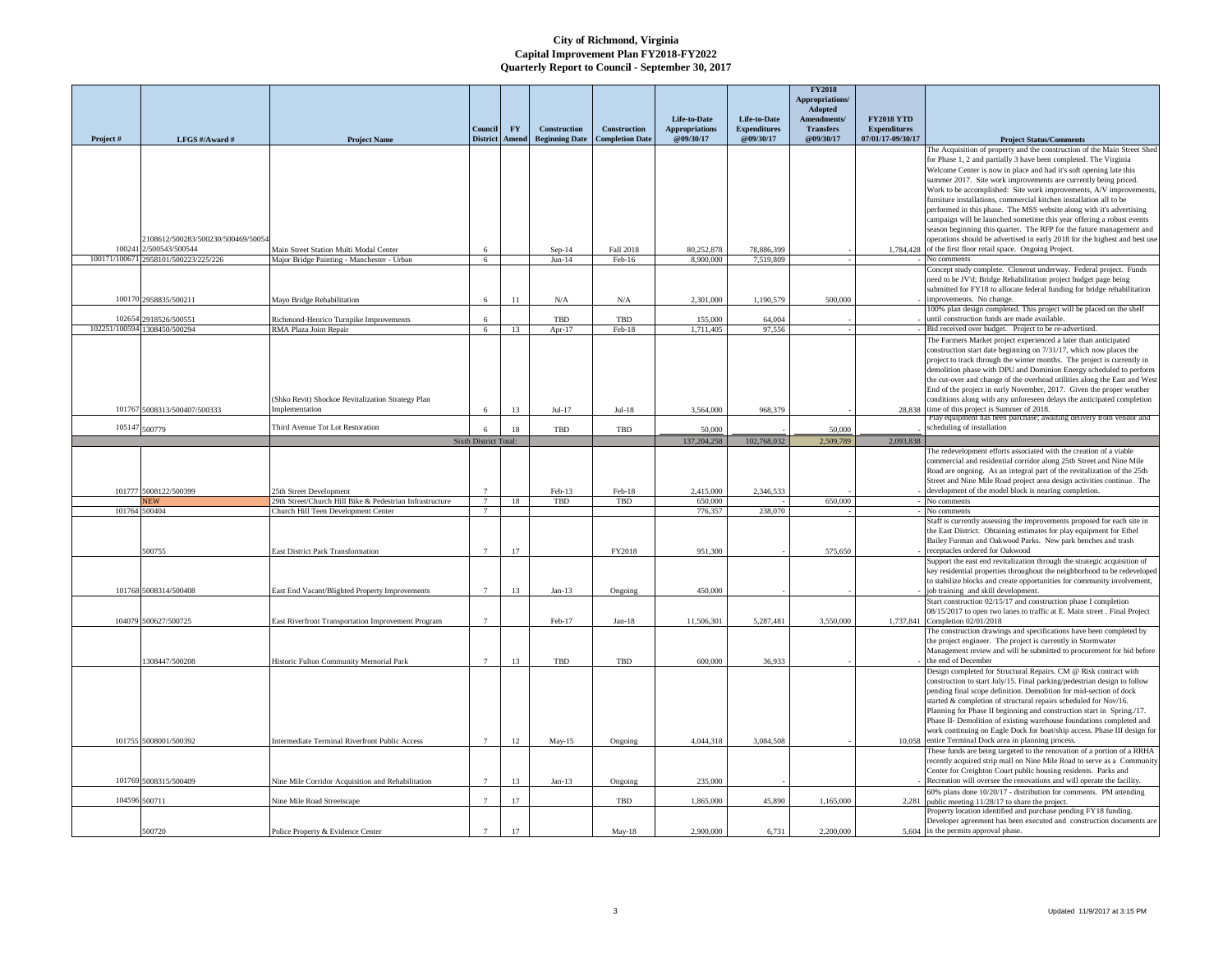|                  |                                    |                                                                                 | Council                                          | <b>FY</b> | Construction          | Construction                | Life-to-Date<br><b>Appropriations</b> | Life-to-Date<br><b>Expenditures</b> | <b>FY2018</b><br><b>Appropriations</b><br>Adopted<br>Amendments/<br><b>Transfers</b> | <b>FY2018 YTD</b><br><b>Expenditures</b> |                                                                                                                                               |
|------------------|------------------------------------|---------------------------------------------------------------------------------|--------------------------------------------------|-----------|-----------------------|-----------------------------|---------------------------------------|-------------------------------------|--------------------------------------------------------------------------------------|------------------------------------------|-----------------------------------------------------------------------------------------------------------------------------------------------|
| Project#         | LFGS #/Award #                     | <b>Project Name</b>                                                             | <b>District</b>                                  | Amend     | <b>Beginning Date</b> | <b>Completion Date</b>      | @09/30/17                             | @09/30/17                           | @09/30/17                                                                            | 07/01/17-09/30/17                        | <b>Project Status/Comments</b>                                                                                                                |
|                  |                                    |                                                                                 |                                                  |           |                       |                             |                                       |                                     |                                                                                      |                                          | These funds will supported the demolition of the former Armstrong High<br>School(98% Complete) and the infrastructure improvements needed for |
|                  |                                    |                                                                                 |                                                  |           |                       |                             |                                       |                                     |                                                                                      |                                          | the first phase of development prior to the development of 250 units of                                                                       |
|                  |                                    |                                                                                 |                                                  |           |                       |                             |                                       |                                     |                                                                                      |                                          | housing. Funds to be used specifically for planning, design, demolition,                                                                      |
|                  |                                    |                                                                                 |                                                  |           |                       |                             |                                       |                                     |                                                                                      |                                          | and site preparation to include streets, alleyways, curb/gutter, sidewalks,                                                                   |
|                  | 102062 5008316/500453              | Public Housing Transformation                                                   | $\overline{7}$                                   | 14        | Spring 2015           | TBD                         | 11,221,027                            | 8,422,700                           | 2,221,027                                                                            | 447,495                                  | water, sewer and lighting. Demolition is 35% complete.<br>Negotiating with WRA consultants for engineering and plan design.                   |
| 102188/104763    | 2948751/500474                     | Route 5 Relocation - Urban                                                      |                                                  |           | <b>TBD</b>            | TBD                         | 1,640,428                             | 290,426                             |                                                                                      |                                          | Anticipate design to begin in winter 2017.                                                                                                    |
|                  | 500615                             | Stone Bistro                                                                    |                                                  | 16        | TBD                   | FY2020                      | 31,000,000                            |                                     | 8,000,000                                                                            |                                          | No comments                                                                                                                                   |
|                  | 102656 500552                      | Belmont Road Roundabout                                                         | Seventh District Total:<br>$\mathbf{\mathbf{R}}$ | 15        | TBD                   | TBD                         | 70,254,731<br>665.323                 | 19,759,272<br>456.942               | 18,361,677                                                                           | 2.203.278                                |                                                                                                                                               |
|                  |                                    |                                                                                 |                                                  |           |                       |                             |                                       |                                     |                                                                                      |                                          | vo comments<br>RRHA's contractor is building the final development phase, consisting of                                                       |
|                  |                                    |                                                                                 |                                                  |           |                       |                             |                                       |                                     |                                                                                      |                                          | 9 duplex senior cottages for lease. This activity will complete the Hope                                                                      |
|                  |                                    |                                                                                 |                                                  |           |                       |                             |                                       |                                     |                                                                                      |                                          | VI grant. Additional single-family home construction will follow on                                                                           |
|                  | 101776 5008101/500395              | Blackwell HOPE VI Conservation & Redevelopment Program                          |                                                  | 11        | $Jul-07$              | $Mar-16$                    | 6,039,484                             | 5,939,487                           |                                                                                      |                                          | remaining vacant lots. No change.<br>ROW complete. Final construction plans being prepared. Addressing                                        |
|                  |                                    |                                                                                 |                                                  |           |                       |                             |                                       |                                     |                                                                                      |                                          | comments from pre-ad conference. Need to resolve issues that arose                                                                            |
|                  | 2948181/500263/264/265             | Commerce Rd.: Bellemeade to 450 ft - Urban                                      |                                                  |           | Apr-18                | Apr. 20                     | 16,310,405                            | 1,461,360                           | 2,050,000                                                                            | 39,055                                   | from the pre-ad conference.                                                                                                                   |
|                  | 500473/500491                      | Deepwater Terminal to Gooden Street                                             | $\mathbf{8}$                                     | 11        | FY2016                | TBD                         | 2,250,000                             | 169,167                             |                                                                                      |                                          | 3,303 No comment                                                                                                                              |
|                  | 105151 500781                      | Eighth District Green Space Creation (Acquisitions & improv                     | 8                                                | 18        | TBD                   | TBD                         | 125,717                               |                                     | 125,717                                                                              |                                          | No comment<br>Work is 95% complete on the construction of the athletic field. The                                                             |
|                  |                                    |                                                                                 |                                                  |           |                       |                             |                                       |                                     |                                                                                      |                                          | above ground power has been relocated by Dominion Energy and an                                                                               |
|                  |                                    |                                                                                 |                                                  |           |                       |                             |                                       |                                     |                                                                                      |                                          | existing water line is being relocated by DPU. There has a delay with                                                                         |
| 100485           | 1308110/500191                     | Hickory Hill Community center                                                   | $\mathbf{\mathbf{R}}$                            | 13        | Mar-17                | $Oct-17$                    | 1,862,280                             | 1,410,763                           | 310,000                                                                              |                                          | 136,923 the relocation of overhead CTV and telephone lines.                                                                                   |
| 102969           | 2918752/500599                     | Jefferson Davis Hwy (US 1-301): Chesterman Ave.                                 | $\mathbf{8}$                                     |           | <b>TBD</b>            | TBD                         | 773,000                               | 589,247                             |                                                                                      | 1,113                                    | VDOT scope of project approved by City. FHWA concurrence of scope<br>approved. VDOT proceeding with schedule and design                       |
|                  |                                    |                                                                                 |                                                  |           |                       |                             |                                       |                                     |                                                                                      |                                          | Bridge design repair plans underway. Environmental document sent to                                                                           |
| 100675<br>102194 | 2928755/500288/500694              | Midlothian Turn/Belt Blvd Bridge Rehab                                          |                                                  |           | N/A                   | N/A                         | 2,300,000                             | 198,713                             |                                                                                      | 4,876                                    | VDOT for approval.<br>o comment                                                                                                               |
|                  | 500477                             | Terminal Avenue Belt Blvd Sidewalk Improvements                                 | $\mathbf{8}$<br>Eighth District Total:           | 14        | TBD                   | TBD                         | 200,000<br>30,526,209                 | 1.500<br>10,227,179                 | 2,485,717                                                                            | 185,271                                  |                                                                                                                                               |
|                  | 101924 500430/500706/500707        | Carnation Street New Sidewalk                                                   | $\overline{9}$                                   | 17        | TBD                   | TBD                         | 600,000                               | 54,971                              |                                                                                      |                                          | 7,713 60% plans under review.                                                                                                                 |
|                  | 500448                             | Hey Road Improvements                                                           | $\mathbf{Q}$                                     | 14        | N/A                   | TBD                         | 900.000                               | 49,931                              | 800.000                                                                              |                                          | No comment                                                                                                                                    |
|                  | 500784                             | Hull Street & Chippenham Parkway Gateway Project                                | 9                                                | 18        | TBD                   | TBD                         | 500,000                               |                                     | 500,000                                                                              |                                          | Scope definition and Planning in process.                                                                                                     |
|                  |                                    |                                                                                 |                                                  |           |                       |                             |                                       |                                     |                                                                                      |                                          | Project received smart scale funds in an amount of \$16,300,000 for<br>construction of phase I from Hey rd to Warwick Rd. VDOT approved.      |
|                  | 101924 500429                      | Hull St.: Dixon Dr. to Elkhardt - Urban                                         | $\Omega$                                         | $12\,$    | TBD                   | TBD                         | 4,969,752                             | 2,051,464                           |                                                                                      |                                          | Need to present to City.                                                                                                                      |
|                  |                                    |                                                                                 |                                                  |           |                       |                             |                                       |                                     |                                                                                      |                                          | The gym renovations (Phase I) constructions completed July 2017. Staf                                                                         |
|                  | $101906$ $500428$                  | Southside Community Center                                                      | $\mathbf Q$                                      | 14        | $Jun-15$              |                             | 5.113.500                             | 3 364 336                           | 1.500.000                                                                            | 11.801                                   | occupied the facility on July 24, 2017. Closeout procedures and asset<br>management report being prepared. Phase II Planning in process.      |
|                  |                                    |                                                                                 | Ninth District Total:                            |           |                       | Ongoing                     | 12,083,252                            | 5.520,702                           | 2,800,000                                                                            | 19.514                                   |                                                                                                                                               |
|                  |                                    |                                                                                 |                                                  |           |                       |                             |                                       |                                     |                                                                                      |                                          | Iotchkiss Community Center Roof Replacement completed July 2017.                                                                              |
|                  |                                    |                                                                                 |                                                  |           |                       |                             |                                       |                                     |                                                                                      |                                          | Pine Camp Roof Repair/Replacement project bids received Oct. 2017.                                                                            |
|                  |                                    |                                                                                 |                                                  |           |                       |                             |                                       |                                     |                                                                                      |                                          | The Pine Camp Roof replacement project will proceed once the contract<br>is finalized.                                                        |
|                  |                                    |                                                                                 |                                                  |           |                       |                             |                                       |                                     |                                                                                      |                                          |                                                                                                                                               |
|                  |                                    |                                                                                 |                                                  |           |                       |                             |                                       |                                     |                                                                                      |                                          | The gym floor at Randolph will also be replace and an architect has been                                                                      |
| 100486           | 1308115/500194                     | BldgFac) Parks and Recreation Building Maintenance                              | CW                                               |           | Ongoing               | Ongoing                     | 5.959.801                             | 5,098,638                           | 200,000                                                                              |                                          | obtained and has begun working on design drawings.                                                                                            |
|                  | Multiple 2948791/500343            | 4R Capital projects - Urban                                                     | CW                                               |           | Ongoing               | Ongoing                     | 1,665,000                             | 1,144,315                           |                                                                                      |                                          | Funding committed to supplement various projects. No change.<br>turn-key replacement of the city's radio system. New tower sites have         |
|                  |                                    |                                                                                 |                                                  |           |                       |                             |                                       |                                     |                                                                                      |                                          | been identified and approved by the Planning Commission. Channels                                                                             |
|                  |                                    |                                                                                 |                                                  |           |                       |                             |                                       |                                     |                                                                                      |                                          | and new system coverage has been approved by the FCC. Installation of                                                                         |
|                  |                                    |                                                                                 |                                                  |           |                       |                             |                                       |                                     |                                                                                      |                                          | public safety radios began August 2017 with the remaining general<br>government radios and new system as a whole projected to be completed    |
|                  |                                    |                                                                                 |                                                  |           |                       |                             |                                       |                                     |                                                                                      |                                          | in late 2020. FY18 encumbrance total \$413,456. Total CIP                                                                                     |
|                  | 100221 2308302/500250              | 800 MHz Radio System Update & Equip. Replacement                                | $\mathrm{CW}$                                    | 12        | Ongoing               | Ongoing                     | 44,256,536                            | 5,664,480                           | 7,076,372                                                                            | 76,941                                   | \$42.025.664                                                                                                                                  |
|                  |                                    |                                                                                 |                                                  |           |                       |                             |                                       |                                     |                                                                                      |                                          | Architectural design and engineering services have been completed. A                                                                          |
|                  |                                    |                                                                                 |                                                  |           |                       |                             |                                       |                                     |                                                                                      |                                          | construction contract was awarded July 2017. Project team is<br>coordinating with various utilities to move sensitive infrastructure.         |
|                  |                                    |                                                                                 |                                                  |           |                       |                             |                                       |                                     |                                                                                      |                                          | Construction is tentatively scheduled to begin in late August 2017 but                                                                        |
|                  |                                    |                                                                                 |                                                  |           |                       |                             |                                       |                                     |                                                                                      |                                          | hinges on all necessary utilities being moved. Construction completion                                                                        |
| 564661<br>101939 | 500559<br>2908023/500435           | 0-1-1 Emergency Communications Center Expansion<br><b>Bicycle Parking Racks</b> | CW<br>CW                                         | 15<br>13  | N/A<br>Apr- $13$      | <b>Fall 2018</b><br>Ongoing | 2,826,807<br>175,000                  | 436,235<br>78,608                   | 25,000                                                                               | 16,328                                   | schedule to be approx. Fall/2018.<br>26,970 No Comments                                                                                       |
|                  |                                    |                                                                                 |                                                  |           |                       |                             |                                       |                                     |                                                                                      |                                          | Manchester Bridge Bike Lanes, Lee Bridge Bike Lanes, and W. Leigh St                                                                          |
|                  |                                    |                                                                                 |                                                  |           |                       |                             |                                       |                                     |                                                                                      |                                          | (Myers St to Dineen St) Bike Lanes completed in Aug, 2015. 25 lane                                                                            |
|                  |                                    |                                                                                 |                                                  |           |                       |                             |                                       |                                     |                                                                                      |                                          | miles of bike lanes at 90% design as of April 2017 with construction                                                                          |
|                  | 2908222/500308/500309/500310/50062 |                                                                                 |                                                  |           |                       |                             |                                       |                                     |                                                                                      |                                          | striping) slated for summer 2017. 25+ lane miles of bike lanes under<br>design, or design completed. First project will go to construction in |
| Multiple         |                                    | Bike Lanes/Bike Boulevards (Bike Lanes "Sharrows")                              | CW                                               | 12        | Ongoing               | Ongoing                     | 3,150,000                             | 1,566,922                           |                                                                                      |                                          | 70,828 September 2017.                                                                                                                        |
|                  | 101522 5008766/500324              | <b>Building Demolition</b>                                                      | CW                                               |           | Jul-98                | Ongoing                     | 6,200,000                             | 5,996,931                           |                                                                                      |                                          | 61,142 1st QTR - 4 full demolitions & 4 Stabilizations                                                                                        |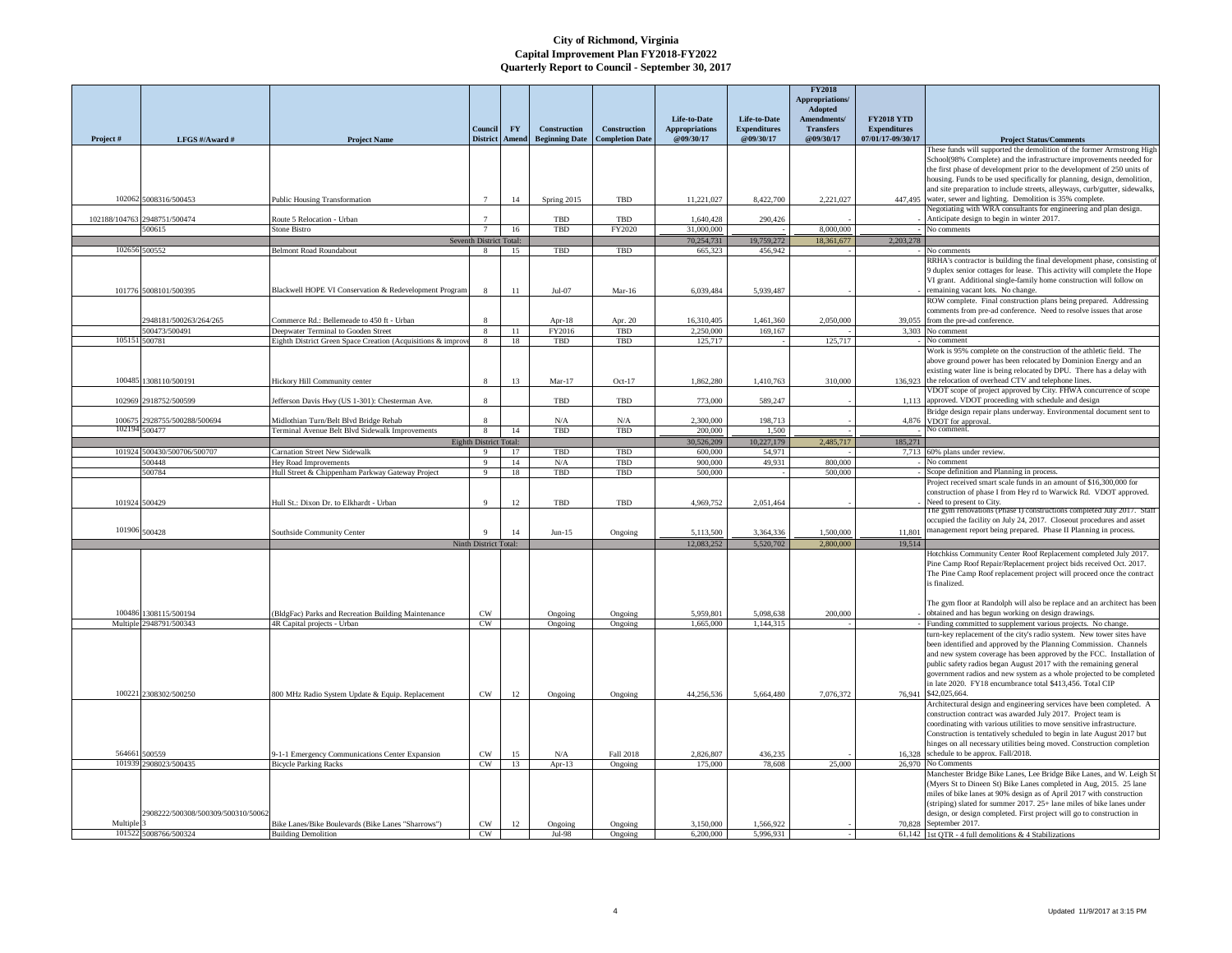|          |                                  |                                                                     |                            |    |                                       |                                        |                                    |                                  | <b>FY2018</b><br>Appropriations/ |                                          |                                                                                                                                                     |
|----------|----------------------------------|---------------------------------------------------------------------|----------------------------|----|---------------------------------------|----------------------------------------|------------------------------------|----------------------------------|----------------------------------|------------------------------------------|-----------------------------------------------------------------------------------------------------------------------------------------------------|
|          |                                  |                                                                     |                            |    |                                       |                                        | Life-to-Date                       | Life-to-Date                     | Adopted<br>Amendments/           | <b>FY2018 YTD</b>                        |                                                                                                                                                     |
| Project# | LFGS #/Award #                   | <b>Project Name</b>                                                 | Council<br>District Amend  | FY | Construction<br><b>Beginning Date</b> | Construction<br><b>Completion Date</b> | <b>Appropriations</b><br>@09/30/17 | <b>Expenditures</b><br>@09/30/17 | <b>Transfers</b><br>@09/30/17    | <b>Expenditures</b><br>07/01/17-09/30/17 | <b>Project Status/Comments</b>                                                                                                                      |
|          |                                  |                                                                     |                            |    |                                       |                                        |                                    |                                  |                                  |                                          | Preparing plans for providing additional burial space on existing,                                                                                  |
|          |                                  |                                                                     |                            |    |                                       |                                        |                                    |                                  |                                  |                                          | undeveloped land at Riverview Cemetery. Construction to provide for<br>additional burial sites @ Oakwood Cemetery has been completed. A             |
|          |                                  |                                                                     |                            |    |                                       |                                        |                                    |                                  |                                  |                                          | similar project for Riverview Cemetery will be begun once a contractor                                                                              |
|          | 100493 1308186C/500203<br>500622 | Cemetery Improvements<br>City Bike Share Phase II Deployment (CMAQ) | CW<br>CW                   | 18 | Ongoing<br>TBD                        | Ongoing<br>TBD                         | 3,586,764<br>1,900,000             | 3,511,928                        | 1,900,000                        |                                          | 4,850 has been selected. No change from previous report<br>No comment                                                                               |
|          |                                  |                                                                     |                            |    |                                       |                                        |                                    |                                  |                                  |                                          | Engineering design 100% complete; request for qualifications 100%                                                                                   |
|          | 105129 500776                    | City Hall - Cooling Tower and Structural Replacement Project        | $\mathrm{CW}$              |    | $Jul-17$                              | $Jun-18$                               | 1,200,000                          | 5,815                            | 1,200,000                        | 5,815                                    | complete; invitation for bids-construction due November 2017, estimated<br>project completion FY2018.                                               |
|          |                                  |                                                                     |                            |    |                                       |                                        |                                    |                                  |                                  |                                          | Construction began May 2016 for installation of generator redundancy                                                                                |
|          |                                  |                                                                     |                            |    |                                       |                                        |                                    |                                  |                                  |                                          | and DIT redundant circuitry. Working with DIT to schedule circuit cut-<br>over, anticipated completion date FY-2019. Construction currently on      |
|          |                                  |                                                                     |                            |    |                                       |                                        |                                    |                                  |                                  |                                          | hold until DIT completes systems upgrade to allow redundant circuitry to                                                                            |
|          | 102706/100206 2308140/500232     | City Hall Emergency Generator Replacement                           | $_{\mbox{\scriptsize CW}}$ |    | $Nov-08$                              | Ongoing                                | 2,255,000                          | 2,204,627                        |                                  |                                          | continue in Datacenter.                                                                                                                             |
|          |                                  |                                                                     |                            |    |                                       |                                        |                                    |                                  |                                  |                                          | AHU 4 construction complete; next phase of project (valves and steam<br>traps) On going project, however, additional funds will be needed to        |
|          |                                  |                                                                     |                            |    |                                       |                                        |                                    |                                  |                                  |                                          | complete City Hall. Replace failing heating and cooling valves; The                                                                                 |
|          |                                  |                                                                     |                            |    |                                       |                                        |                                    |                                  |                                  |                                          | following projects are currently ongoing: Replace Hot and Chilled water<br>line replacement at various location, replace all restroom drains        |
|          |                                  |                                                                     |                            |    |                                       |                                        |                                    |                                  |                                  |                                          | (complete), replace hot and chilled water lines at the 1st floor (on-                                                                               |
|          |                                  |                                                                     |                            |    |                                       |                                        |                                    |                                  |                                  |                                          | going), replace roof drain lines above room 100 1st floor. The total sum                                                                            |
|          |                                  |                                                                     |                            |    |                                       |                                        |                                    |                                  |                                  |                                          | for the projects is \$120,673.00. Respectively (\$47,363, \$41,184,<br>\$18,384, \$13,742). Additional projects completed are: Replace chilled      |
|          |                                  |                                                                     |                            |    |                                       |                                        |                                    |                                  |                                  |                                          | and hot water lines (\$12,480); Install hot water recirculation equipment                                                                           |
|          |                                  |                                                                     |                            |    |                                       |                                        |                                    |                                  |                                  |                                          | (\$33,193); Install (4) hot taps on Chill and hot water lines (\$6,303). The<br>remaining funds per rapids as of 7/22/16 were \$288,217.05)         |
|          |                                  |                                                                     |                            |    |                                       |                                        |                                    |                                  |                                  |                                          | *(UPDATE: 10/21/16) - Two (2) additional projects currently on-going:                                                                               |
|          |                                  |                                                                     |                            |    |                                       |                                        |                                    |                                  |                                  |                                          | Replace Booster Pump at City Hall and Design Replacement of Steam                                                                                   |
|          |                                  |                                                                     |                            |    |                                       |                                        |                                    |                                  |                                  |                                          | Coils and VAVs. Respectively (\$57,887 and \$14,125). The remaining<br>funds per rapids as of 10/21/16 is \$245,103.82. Update Contractor to        |
|          | 100208 2308154/500242            | City Hall HVAC Valve Replacement                                    | CW                         |    | Feb-16                                | Ongoing                                | 2,210,000                          | 222,292                          |                                  | 14,780                                   | return in November 2017.                                                                                                                            |
|          |                                  |                                                                     |                            |    |                                       |                                        |                                    |                                  |                                  |                                          | Projects under construction, to support the renovations for the Fire<br>Alarm/Sprinkler Project UPDATE 100% Complete . City Council Suite           |
| 100229   | 2308933/500269                   | <b>City Hall Interior Renovations</b>                               | CW                         |    | On-going                              | Ongoing                                | 631,000                            | 614,801                          |                                  |                                          | enovation UPDATE Project on HOLD pending future funding.                                                                                            |
|          |                                  |                                                                     |                            |    |                                       |                                        |                                    |                                  |                                  |                                          | The City hired an Architectural firm in Sept. of 2011. To date the firm                                                                             |
|          |                                  |                                                                     |                            |    |                                       |                                        |                                    |                                  |                                  |                                          | has completed a space utilization study and provided three options for<br>the build-out of temporary office space in 730 East Broad Street to       |
|          |                                  |                                                                     |                            |    |                                       |                                        |                                    |                                  |                                  |                                          | accommodate staff during major construction in City Hall. Construction                                                                              |
|          |                                  |                                                                     |                            |    |                                       |                                        |                                    |                                  |                                  |                                          | and MEP drawing should be completed by Dec. 3, 2012. The City has<br>hired the A/E firm for renovation design of first, third, fourth floor.        |
|          |                                  |                                                                     |                            |    |                                       |                                        |                                    |                                  |                                  |                                          | Construction start scheduled for May 15, 2015 for schedule completion                                                                               |
|          |                                  |                                                                     |                            |    |                                       |                                        |                                    |                                  |                                  |                                          | of 1st & 4th floors Dec./2015. Phase III design for 1st Fl. Finance                                                                                 |
|          | Multiple 2308235/500438          | City Hall Renovation Project                                        | $\mathrm{CW}$              | 13 | Feb-13                                | Ongoing                                | 3,068,085                          | 3,477,064                        |                                  | 222,761                                  | complete and IFB due 12/8/16. Construction start Feb 1 with scheduled<br>completion for Dec/2017. Phase IV construction pending future funding      |
|          |                                  |                                                                     |                            |    |                                       |                                        |                                    |                                  |                                  |                                          | City Hall Boiler Replacement Project underway. Construction began FY                                                                                |
| 100216   | 2308223/500246                   | City Hall Replacement of Boilers and Related Systems                | <b>CW</b>                  |    | Mar-09                                | Ongoing                                | 496,000                            | 461,776                          |                                  | 2.253                                    | 2017, scheduled to be completed FY-2018.<br>unds will be used in designated areas of Church Hill, Carver/NTW,                                       |
|          |                                  |                                                                     |                            |    |                                       |                                        |                                    |                                  |                                  |                                          | Swansboro(The Hollands) and Matthews Heights for approved                                                                                           |
|          | Multiple 5008105C/500396         | Citywide Neighborhood Improvements (Bloom)                          | <b>CW</b>                  |    | $Jul-00$                              | Ongoing                                | 5.801.125                          | 4,371,412                        | 150,000                          | 7.677                                    | infrastructure improvements. Ongoing<br>Several projects: Speed tables on Seminary Ave, St Christopher Rd,                                          |
|          |                                  |                                                                     |                            |    |                                       |                                        |                                    |                                  |                                  |                                          | and Clarence St - construction completed. Circles at Dorset Rd -                                                                                    |
|          |                                  |                                                                     |                            |    |                                       |                                        |                                    |                                  |                                  |                                          | Closeout process. Crosswalk and RRFB at Three Chopt Rd and Towana                                                                                   |
|          |                                  |                                                                     |                            |    |                                       |                                        |                                    |                                  |                                  |                                          | Rd - Construction on-going. Splitters and speed table on Granite Ave -<br>award process. Idlewood Ave Roundabout - started construction on          |
|          | Multiple 2908910/500360/500361   | Citywide Traffic Calming                                            | CW                         |    | Ongoing                               | Ongoing                                | 5,049,640                          | 3,574,412                        | 200,000                          | 51,654                                   | October 5, 2017.                                                                                                                                    |
|          |                                  |                                                                     |                            |    |                                       |                                        |                                    |                                  |                                  |                                          | Phase 1 signs installation complete. Replacing/repairing a couple of                                                                                |
|          |                                  |                                                                     |                            |    |                                       |                                        |                                    |                                  |                                  |                                          | damaged signs. The second phase of the project will involve the design<br>and implementation of the pedestrian wayfinding piecethat is              |
|          |                                  |                                                                     |                            |    |                                       |                                        |                                    |                                  |                                  |                                          | scheduled to start design work within next 45-60 days, with an                                                                                      |
|          |                                  |                                                                     |                            |    |                                       |                                        |                                    |                                  |                                  |                                          | anticipated final installation by end of year, early 2018. Meetings with<br>staff have occurred on at least 2 occasions. Working to schedule larger |
|          | 101519 2108123/500323            | Citywide Wayfinding Signage                                         | CW                         |    | May-11                                | Dec-17                                 | 1,695,000                          | 1,101,661                        |                                  |                                          | takeholder meeting in 2nd Qtr. FY18.                                                                                                                |
|          | 101692 2918364/500369            | Commonwealth Gateway Interstate Landscaping                         | CW                         | 12 | 03/2012                               | Aug- $15$                              | 426,000                            | 97,223                           |                                  |                                          | Project complete but awaiting VDOT's final invoice.                                                                                                 |
|          |                                  |                                                                     |                            |    |                                       |                                        |                                    |                                  |                                  |                                          | Current project scope consists of Pre-K (260 children) Facility as Phase                                                                            |
|          |                                  |                                                                     |                            |    |                                       |                                        |                                    |                                  |                                  |                                          | V to the M. L. King Middle School Project. Pre-K Facility design is                                                                                 |
|          |                                  |                                                                     |                            |    |                                       |                                        |                                    |                                  |                                  |                                          | complete & construction (Exterior envelope, interior partitions and MEP<br>rough in) is underway. Scheduled completion on 6/15/15. MLK Pre-K        |
|          | Multiple 2308105/500455          | Community Schools/Parks/Libraries                                   | <b>CW</b>                  |    | 5/2014                                | Ongoing                                | 8,251,485                          | 7.589.544                        |                                  | 176,691                                  | closeout process underway. Other project scoping underway. No change.                                                                               |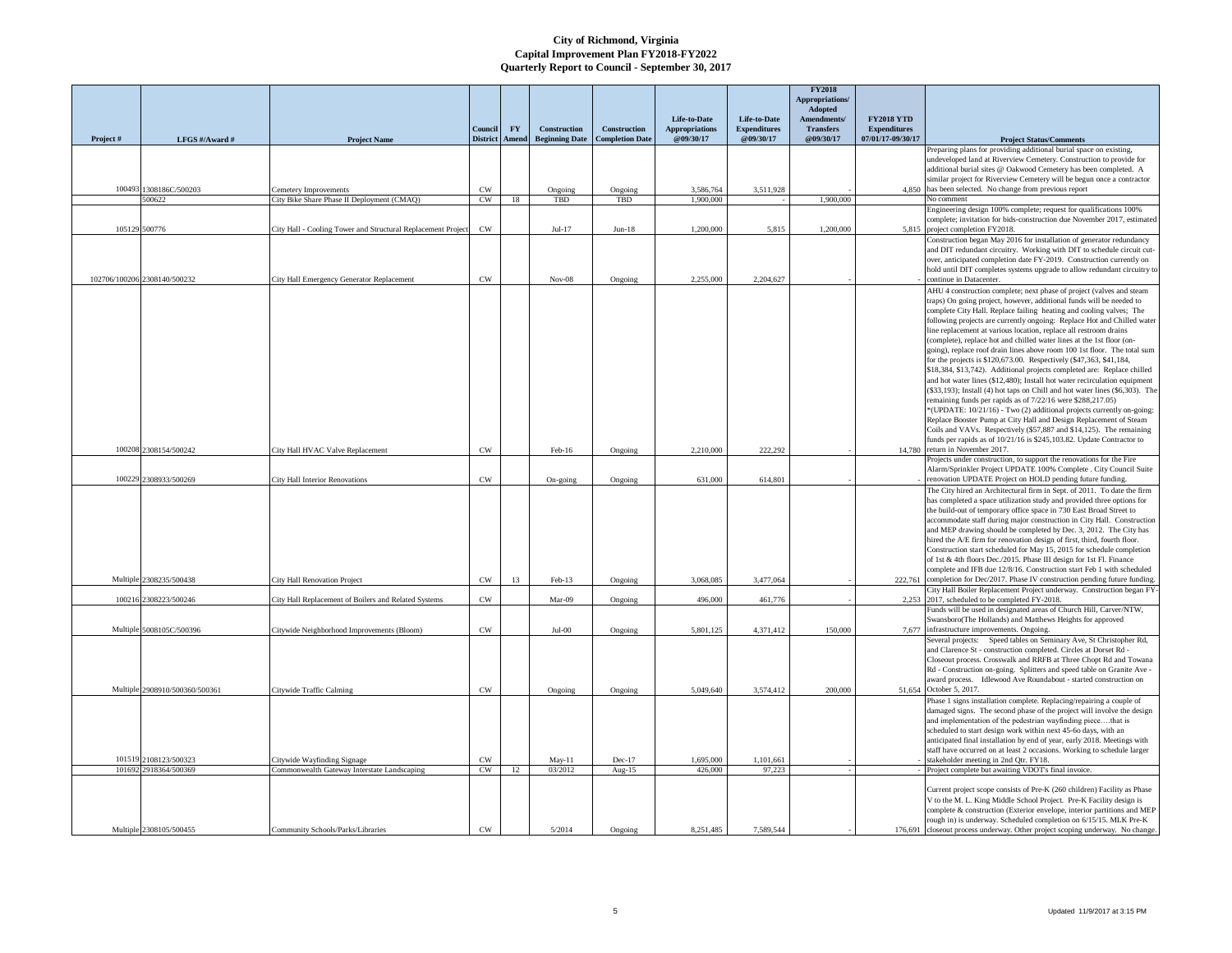|                 |                                         |                                                         |                            |           |                       |                        |                                       |                                     | <b>FY2018</b><br>Appropriations/        |                                          |                                                                                                                                                                                                                                                                                                                                                                                                                                                                                                                                                                                                                                                                 |
|-----------------|-----------------------------------------|---------------------------------------------------------|----------------------------|-----------|-----------------------|------------------------|---------------------------------------|-------------------------------------|-----------------------------------------|------------------------------------------|-----------------------------------------------------------------------------------------------------------------------------------------------------------------------------------------------------------------------------------------------------------------------------------------------------------------------------------------------------------------------------------------------------------------------------------------------------------------------------------------------------------------------------------------------------------------------------------------------------------------------------------------------------------------|
|                 |                                         |                                                         |                            |           |                       |                        |                                       |                                     | Adopted                                 |                                          |                                                                                                                                                                                                                                                                                                                                                                                                                                                                                                                                                                                                                                                                 |
|                 |                                         |                                                         | Conneil                    | <b>FY</b> | Construction          | Construction           | Life-to-Date<br><b>Appropriations</b> | Life-to-Date<br><b>Expenditures</b> | <b>Amendments</b> /<br><b>Transfers</b> | <b>FY2018 YTD</b><br><b>Expenditures</b> |                                                                                                                                                                                                                                                                                                                                                                                                                                                                                                                                                                                                                                                                 |
| Project#        | LFGS #/Award #                          | <b>Project Name</b>                                     | <b>District</b>            | Amend     | <b>Beginning Date</b> | <b>Completion Date</b> | @09/30/17                             | @09/30/17                           | @09/30/17                               | 07/01/17-09/30/17                        | <b>Project Status/Comments</b>                                                                                                                                                                                                                                                                                                                                                                                                                                                                                                                                                                                                                                  |
|                 |                                         |                                                         |                            |           |                       |                        |                                       |                                     |                                         |                                          | 816 Riverside Park was acquired and demolished. It is scheduled for<br>auction spring/summer of 2017. 1006 W. Franklin and 1302 Floyd<br>Avenue were also acquired and sold at auction on 8/23/16. 1006 West<br>Franklin Street sold for \$291,500 and 1302 Floyd Avenue sold for<br>\$258,500. Sales of both properties to respective owners adopted by                                                                                                                                                                                                                                                                                                        |
|                 | 5008177/500327                          | Corridor/Gateway Blight Abatement                       | CW                         | 12        | Ongoing               | TBD                    | 1.200,000                             | 590,694                             |                                         |                                          | Council 12/16. No change.                                                                                                                                                                                                                                                                                                                                                                                                                                                                                                                                                                                                                                       |
|                 |                                         |                                                         |                            |           |                       |                        |                                       |                                     |                                         |                                          | In the first quarter of FY18 the CRM project team worked to finalize<br>CRM gift negotiations with Ave Point, for full use of their Citizen<br>Services tool for a period of 3 years and 3 months. This gift<br>encompasses configurations, implementation, training, subscription<br>licensing and hosting. During rollout the City for customer service<br>continuity will continue to use its existing CRM supplier and will<br>continue to utilize a Project Manger to assist build out on the City's end.<br>Once Ave Point is launched any fees associated with the original CRM<br>project shall cease shortly after (Project Manager costs, maintenance |
|                 | 102009 2308237/500443                   | Customer Relationship Management Program                | $\mathrm{CW}$              | 13        | Q1FY14                | FY2018                 | 2,318,350                             | 1,305,581                           |                                         | 48,954                                   | fees, etc.).<br>Commission Architectural Review meeting 01/24/17 Approved.                                                                                                                                                                                                                                                                                                                                                                                                                                                                                                                                                                                      |
| 104579          | 500700                                  | East District Initiative Building                       | $\mathrm{CW}$              |           | Apr-17                | Aug-17                 | 343,000                               | 10,159                              | 250,000                                 | 488                                      | Cancelled IFB contract due to Contractor didn't include hazard material<br>abatement in bid. New IFB will be sent out in the Spring 18. On going<br>project, please keep the funding available in budget to replace EDI<br>windows in the spring 2018. Upgrade VAV & Controls (\$35,911.98)<br>Aug. 17 Johnson Controls no expenditures on PO 18000004316.                                                                                                                                                                                                                                                                                                      |
|                 | 500777                                  | <b>Fire Station Buildings</b>                           | CW                         | 18        | TBD                   | TBD                    | 506,064                               |                                     | 506,064                                 |                                          | No comment                                                                                                                                                                                                                                                                                                                                                                                                                                                                                                                                                                                                                                                      |
|                 | Multiple 2308929/500272/500555          | <b>Fire Station Renovations</b>                         | $_{\mbox{\scriptsize CW}}$ |           | Ongoing               | Ongoing                | 8,663,424                             | 7,059,166                           |                                         | 61,887                                   | Renovations to Fire Station No. 10 & No.13 complete. Fire Stations<br>No.8, 19, 20 & 21 scheduled for renovations with the start of<br>construction at FS No. 20 in August 2016 and scheduled completion in<br>April 2017. Design of FS No. 21 started July 2016 with IFB scheduled<br>for late February 2017. Due to insufficient funding to proceed with FS<br>#21 construction, an IFB is on hold at this time. The plan calls for one<br>station to be completed as the next renovation starts. Fire Station #8<br>signal design started in July, 2017. Awaiting direction from RFD before<br>proceeding any further on the station renovations.            |
| 100801          |                                         |                                                         |                            |           |                       |                        |                                       |                                     | 2.300.000                               |                                          | This project allows for the purchase of replacement vehicles and<br>equipment used to provide services throughout the City. As of October 1<br>2017, Fleet has purchased 47 vehicles and equipment costing<br>approximately \$ 1,740,000.00. The total budget appropriated to DPW for<br>FY18 of \$2,300,000.00. An additional eight (8) knuckle boom trucks<br>used for leaf/bulk/brush were ordered of which four (4) have arrived and<br>been placed in service; the remaining four (4) are due to arrive the week<br>of 10/30/2017. Reconciliation of this account was requested and still is<br>1.751.533 in the works by the Fleet staff.                 |
|                 | 0293102/500136/500164/500557            | Fleet replacement program                               | $_{\mbox{\scriptsize CW}}$ | $12 \,$   | $Jul-13$              | Ongoing                | 31,229,612                            | 26,290,610                          |                                         |                                          | After completion of the 30% design phase, GRTC and its partners have                                                                                                                                                                                                                                                                                                                                                                                                                                                                                                                                                                                            |
|                 |                                         |                                                         |                            |           |                       |                        |                                       |                                     |                                         |                                          | entered semi-final design - 30% to 60%. The Final Design will begin<br>March 2016 with the construction phase starting June 2016.<br>Construction phase will be complete August 2017 with final Testing and<br>Acceptance in October 2017.<br>Note: The Virginia Department of Transportation (VDOT) will lead and                                                                                                                                                                                                                                                                                                                                              |
|                 | 104086 500628                           | <b>GRTC Bus Rapid Transit</b>                           | CW                         |           | March 2016            | $Jun-17$               | 7,600,000                             | 3,800,000                           |                                         |                                          | manage the construction phase of the BRT project.                                                                                                                                                                                                                                                                                                                                                                                                                                                                                                                                                                                                               |
|                 | 7808105/500493                          | High School Athletic facilities                         | CW                         | 13        | 11/2012               | TBD                    | 2.658,438                             | 2,290,438                           |                                         |                                          | \$88.3K encumbered for Wythe tennis courts. No change.                                                                                                                                                                                                                                                                                                                                                                                                                                                                                                                                                                                                          |
| 10257<br>100613 | 918186/500539<br>2908232/500307/313/314 | <b>ISTEA Projects</b><br><b>ITS Signal System</b>       | $_{\rm CW}$<br>CW          | 12        | Ongoing<br>July 2013  | Ongoing<br>June 2017   | 1,543,895<br>10,000,000               | 809,878<br>8,151,899                |                                         | 109,103                                  | Federal projects. No change.<br>Construction substantially completed - around 99%                                                                                                                                                                                                                                                                                                                                                                                                                                                                                                                                                                               |
| 100503          | 130C300/500297                          | James River Park System                                 | CW                         |           | $Jul-06$              | Ongoing                | 637,000                               | 365,751                             | 400,000                                 | 12,667                                   | Various projects underway.                                                                                                                                                                                                                                                                                                                                                                                                                                                                                                                                                                                                                                      |
|                 | 100200/104005 2308104/500228/500701     | John Marshall Court Building Renovations                | $\mathrm{CW}$              |           | Aug-08                | Ongoing                | 5,578,000                             | 3,410,477                           | 652,000                                 | 1.894                                    | HVAC Design - VAV Box and Controls Replacement Project 99%<br>complete (AE Services). RFQ-Procurement in progress, scheduled<br>completion FY-2018.<br>Building Assessment to identify all building deficiencies completed.<br>Working with Court Staff to review additional projects; building<br>assessment, window replacement, security improvements to prioritize<br>Phase I projects. Scheduled to begin Phase I Projects FY-2018.                                                                                                                                                                                                                        |
|                 |                                         |                                                         |                            |           |                       |                        |                                       |                                     |                                         |                                          | Current projects are boiler replacement, HVAC upgrades, fire alarm                                                                                                                                                                                                                                                                                                                                                                                                                                                                                                                                                                                              |
| 100228          | 2308931/500261                          | Juvenile Detention center                               | CW                         |           | $Jul-08$              | Ongoing                | 3.020.003                             | 1.643.158                           | 220,000                                 | 715                                      | upgrades.                                                                                                                                                                                                                                                                                                                                                                                                                                                                                                                                                                                                                                                       |
|                 | <b>NEW</b>                              | Knuckle Boom Trucks (Bulk Collection Program Enhancemer | CW                         | 18        | TBD                   | TBD                    | 1.365,000                             |                                     | 1,365,000                               |                                          | Trucks have been purchased through Fleet Award #500164/Project 10080<br>Main Library Elevator Replacement/Fire Alarm System Project                                                                                                                                                                                                                                                                                                                                                                                                                                                                                                                             |
|                 | Multiple 2308135/500231                 | <b>Library Renovations</b>                              | $\mathrm{CW}$              |           | $Oct-12$              | Ongoing                | 5,591,500                             | 5,385,190                           |                                         |                                          | construction phase work is completed - dates shown are for this portion<br>of the overall Library Renovations work. MLB Roof Replacement<br>Project completed on Feb. 6, 2015. Special Collections Area HVAC<br>design complete and solicitation for bids pending future funding. No<br>change in status.                                                                                                                                                                                                                                                                                                                                                       |
|                 |                                         |                                                         |                            |           |                       |                        |                                       |                                     |                                         |                                          |                                                                                                                                                                                                                                                                                                                                                                                                                                                                                                                                                                                                                                                                 |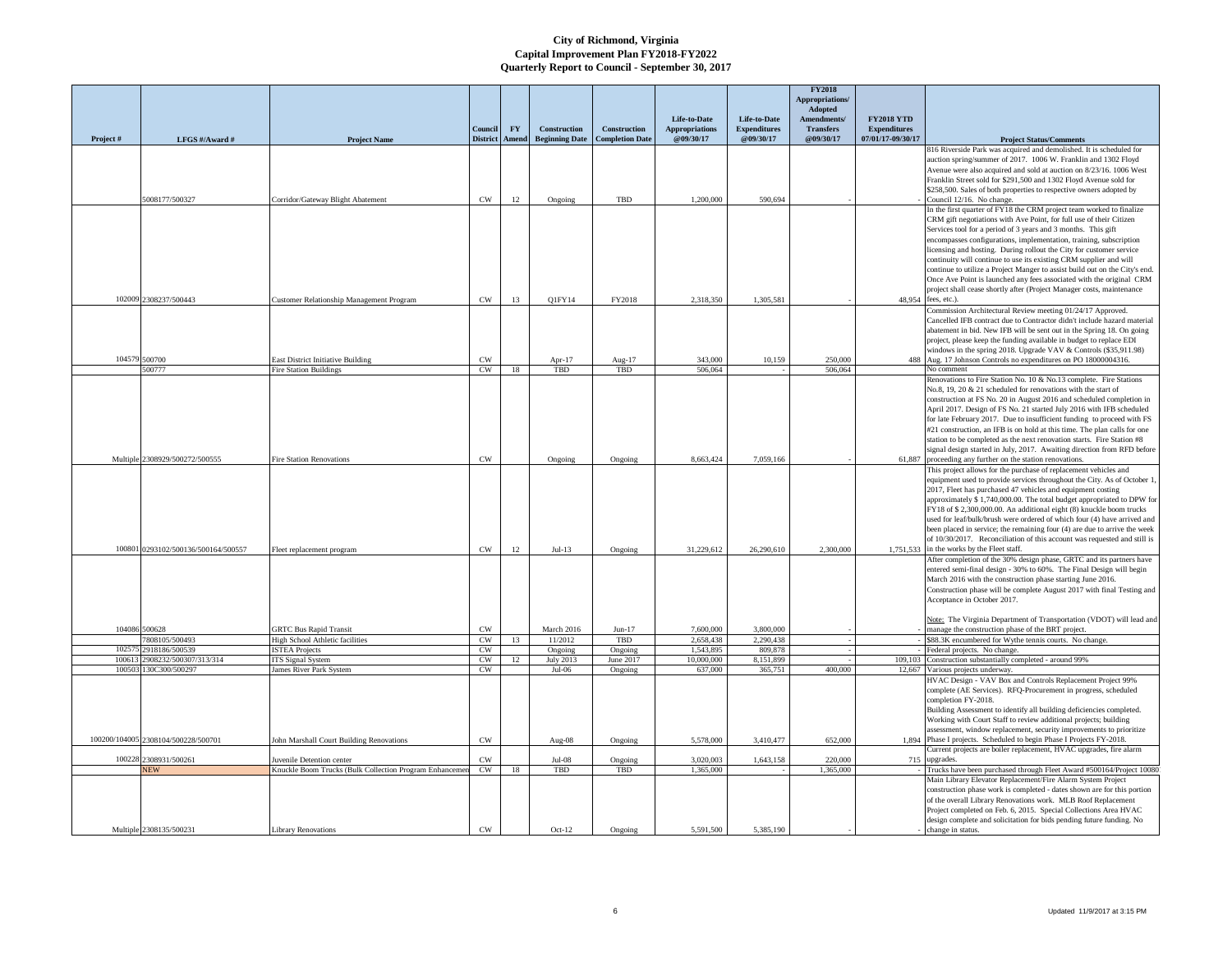|          |                              |                                                            |                            |                        |                       |                        |                       |                     | <b>FY2018</b><br>Appropriations/ |                     |                                                                                                                                                   |
|----------|------------------------------|------------------------------------------------------------|----------------------------|------------------------|-----------------------|------------------------|-----------------------|---------------------|----------------------------------|---------------------|---------------------------------------------------------------------------------------------------------------------------------------------------|
|          |                              |                                                            |                            |                        |                       |                        | Life-to-Date          | Life-to-Date        | Adopted<br>Amendments/           | <b>FY2018 YTD</b>   |                                                                                                                                                   |
|          |                              |                                                            | <b>Council</b>             | $\mathbf{F}\mathbf{Y}$ | <b>Construction</b>   | Construction           | <b>Appropriations</b> | <b>Expenditures</b> | <b>Transfers</b>                 | <b>Expenditures</b> |                                                                                                                                                   |
| Project# | LFGS #/Award #               | <b>Project Name</b>                                        | <b>District</b>            | Amend                  | <b>Beginning Date</b> | <b>Completion Date</b> | @09/30/17             | @09/30/17           | @09/30/17                        | 07/01/17-09/30/17   | <b>Project Status/Comments</b><br>North Ave., Westover Hills, Belmont Ave., Hull St. & Broad Rock                                                 |
|          |                              |                                                            |                            |                        |                       |                        |                       |                     |                                  |                     | Branch Library Projects and Main Library Lower Level Auditorium                                                                                   |
|          |                              |                                                            |                            |                        |                       |                        |                       |                     |                                  |                     | Project are complete. East End BL Project construction phase work                                                                                 |
|          |                              |                                                            |                            |                        |                       |                        |                       |                     |                                  |                     | completed in Oct.13. Main Library 2nd Floor renovation IFB scheduled                                                                              |
|          |                              |                                                            |                            |                        |                       |                        |                       |                     |                                  |                     | for June/14 with a construction completion scheduled for Feb/15. Ginter                                                                           |
|          |                              |                                                            |                            |                        |                       |                        |                       |                     |                                  |                     | Park BL scheduled for construction start of June./15. Completion<br>scheduled for completion Jan/2016. West End BL Project returned to            |
|          |                              |                                                            |                            |                        |                       |                        |                       |                     |                                  |                     | program & re-starting design work. Design for remaining program                                                                                   |
|          |                              |                                                            |                            |                        |                       |                        |                       |                     |                                  |                     | projects essentially complete. Construction dates are current projections                                                                         |
|          |                              |                                                            |                            |                        |                       |                        |                       |                     |                                  |                     | for overall program per extended funding and essentially one project per                                                                          |
|          |                              |                                                            |                            |                        |                       |                        |                       |                     |                                  |                     | year. West End design completed and IFB in process. West End Branch                                                                               |
|          |                              |                                                            |                            |                        |                       |                        |                       |                     |                                  |                     | construction started Oct./2016 for completion in May/2017. Construction<br>now scheduled for July/2017. Construction completed and final contract |
|          | Multiple 2308196/500273      | Library Retrofit/Library Technology Upgrades & Renovations | $\mathrm{CW}$              |                        | $May-10$              | $Jul-17$               | 11,513,071            | 11,125,546          |                                  |                     | 88,392 closeout in process                                                                                                                        |
|          |                              |                                                            |                            |                        |                       |                        |                       |                     |                                  |                     | Inspection program is proceeding on schedule; Repairs to Robert E Lee                                                                             |
| Multiple | 928750/500315                | Major Bridge Improvements                                  | $\mathrm{CW}$              |                        | Ongoing               | Ongoing                | 15,609,120            | 7,372,506           | 2,000,000                        | 7.206               | bridge advertised and bids were received                                                                                                          |
|          |                              |                                                            |                            |                        |                       |                        |                       |                     |                                  |                     | Police Parking Decks Repairs at 3rd Precinct and Training Academy - In                                                                            |
|          |                              |                                                            |                            |                        |                       |                        |                       |                     |                                  |                     | production substantial completion date 10/24/17. Additional projects                                                                              |
|          |                              |                                                            |                            |                        |                       |                        |                       |                     |                                  |                     | con-going are: 730 Bldg. Cooling Tower Repairs, Main Library Interior<br>Drain Line Repairs, Side Operations at 3506 Hopkins Rd. - Replace        |
|          | Multiple 2308156C/500131     | <b>Major Building Renovations</b>                          | CW                         |                        | $Jul-08$              | ongoing                | 47,317,877            | 44,084,190          | 812,000                          |                     | 158,368 HVAC split systems                                                                                                                        |
|          |                              |                                                            |                            |                        |                       |                        |                       |                     |                                  |                     | Various projects including drainage improvements adjacent to                                                                                      |
| 101931   | 1308908/500432               | <b>Major Park Renovations</b>                              | <b>CW</b>                  |                        | $May-07$              | Ongoing                | 6,888,366             | 5.657.574           | 500,000                          | 22,675              | maintenance shop at Byrd Park, ongoing.                                                                                                           |
|          | Multiple 2918122C/500427     | Matching Funds For Federal /State Grants (VDOT)            | CW                         |                        | Ongoing               | Ongoing                | 1,014,000             | 308,569             | 70,000                           | 1.848               | No comments                                                                                                                                       |
|          | Multiple 2918129/500538      | Misc. Urban Aid                                            | CW                         |                        | Ongoing               | Ongoing                | 1.403.062             | 1.339.83            |                                  |                     | No comments                                                                                                                                       |
|          |                              |                                                            |                            |                        |                       |                        |                       |                     |                                  |                     | New playground equipment has been ordered for Hotchkiss CC, Smith<br>Peters Park and Humphrey Calder. Oak Grove Playground shelter                |
| 101012   | 308907/500222                | Neighborhood Park Renovations                              | CW                         |                        | $Nov-07$              | Ongoing                | 8,077,740             | 6,244,327           | 400,000                          | 20,773              | construction is underway. Ongoing.                                                                                                                |
| Multiple | 2918510/500387               | Neighborhood Sidewalk Improvements                         | CW                         |                        | Ongoing               | Ongoing                | 2.500.000             | 2.308.343           |                                  |                     | 34.010 No comments                                                                                                                                |
| Multipl  | 948186/500266                | Vew Curb & Gutter Program - Urban                          | CW                         |                        | Ongoing               | Ongoing                | 2.228.000             | 1.349,455           |                                  |                     | No comments                                                                                                                                       |
| Multiple | 2948187/500337               | New Sidewalk Program - Urban                               | CW                         |                        | Ongoing               | Ongoing                | 1,300,000             | 950,556             |                                  |                     | No comments                                                                                                                                       |
|          |                              |                                                            |                            |                        |                       |                        |                       |                     |                                  |                     | Phase I Renovation Project Complete: Private Drug-Testing Restroom,<br>Mold Abatement, and Vehicle Intrusion Barriers                             |
|          |                              |                                                            |                            |                        |                       |                        |                       |                     |                                  |                     | Phase II Renovation Project: IFB-Construction (Procurement) in                                                                                    |
|          |                              |                                                            |                            |                        |                       |                        |                       |                     |                                  |                     | progress: Front Lobby Renovation, Clerk's Office Renovation, Attorney                                                                             |
|          |                              |                                                            |                            |                        |                       |                        |                       |                     |                                  |                     | Suite Egress Door, Security Upgrades. Scheduled to begin construction                                                                             |
|          | Multiple 2308799/500257      | Oliver Hill Courts                                         | $_{\mbox{\scriptsize CW}}$ | 10                     | $Jul-08$              | Ongoing                | 4,186,741             | 3.156.963           | 300,000                          |                     | 58,452 FY-2018, scheduled completion FY-2019.                                                                                                     |
| 100499   | 308903/500296                | Park Road Improvements                                     | CW                         |                        |                       |                        | 300.000               | 271,214             |                                  |                     | Various projects underway or completed No change from previous<br>report                                                                          |
| 10069    | 2948189/500346               | Pavement Rehabilitation - Urban                            | CW                         |                        | Ongoing<br>Ongoing    | Ongoing<br>Ongoing     | 7,959,622             | 7,877,841           |                                  |                     | Resurfacing, paving, and slurry seal throughout the city.                                                                                         |
| 104274   | 500663                       | Pedestrian Safety Crossing                                 | CW                         |                        | TBD                   | TBD                    | 200,000               | 195,265             |                                  |                     | Preliminary engineering start 9/17.                                                                                                               |
|          |                              | edestrian Safety Improvements at Signalized Intersections  |                            |                        |                       |                        |                       |                     |                                  |                     |                                                                                                                                                   |
|          | 00790                        | n Federal and State Routes (HSIP)                          | $\text{cw}$                | 18                     | TBD                   | Ongoing                | 3,453,000             |                     | 3,453,000                        |                     | 100% of the funding is provided by VDOT.                                                                                                          |
|          |                              |                                                            |                            |                        |                       |                        |                       |                     |                                  |                     | Public Art Master Plan draft approved by PAC August 2017. Maggie                                                                                  |
|          |                              |                                                            |                            |                        |                       |                        |                       |                     |                                  |                     | Walker Memorial Plaza and Public Art unveiled on July 15th, 2017.<br>Hull Street Library artist selected and should be presented to PAC on        |
|          | 104689/101525 1308131/500328 | Percent for the Arts                                       | <b>CW</b>                  |                        | Jul-94                | Ongoing                | 4,242,710             | 1,058,095           | 145,546                          | 18,831              | Nov. 30.                                                                                                                                          |
|          |                              |                                                            |                            |                        |                       |                        |                       |                     |                                  |                     | A/E services have been procured. Design development ongoing with a                                                                                |
|          |                              |                                                            |                            |                        |                       |                        |                       |                     |                                  |                     | targeted date of June 30, 2017 for the Invitation for Bids. A new site                                                                            |
|          | 104674 500719                |                                                            |                            | 17                     |                       |                        |                       |                     | 450,000                          | 4.307               | needs to be identified to construct the facility and current funding is<br>insufficient to move forward.                                          |
|          |                              | Police Equestrian Community Center                         | $_{\mbox{\scriptsize CW}}$ |                        | TBD                   | TBD                    | 779,721               | 32,395              |                                  |                     | Chiller and Cooling Tower Replacement - IFB-Construction complete.                                                                                |
|          |                              |                                                            |                            |                        |                       |                        |                       |                     |                                  |                     | Scheduled to begin construction FY-2018, scheduled construction                                                                                   |
| 104583   | 500702                       | Police Headquarters Building                               | $\mathrm{CW}$              |                        | $Jun-17$              | Dec-17                 | 1,590,000             | 45,523              | 702,000                          | 1,558               | completion FY-2018.                                                                                                                               |
|          |                              |                                                            |                            |                        |                       |                        |                       |                     |                                  |                     | Chiller Replacement project in progress starting 05/17 (complete 7/17)                                                                            |
|          |                              |                                                            |                            |                        |                       |                        |                       |                     |                                  |                     | UPDATE Dewberry working on O&M Warranty Documents. In progress                                                                                    |
|          |                              |                                                            |                            |                        |                       |                        |                       |                     |                                  |                     | replace Fan Coils (\$9,379.00). Police Academy Interior Lighting<br>Upgrades to LED (\$46,017.00) Police Academy Exterior Lighting                |
|          | 104585 500703                | Police Training Academy Building                           | CW                         |                        | Apr-17                | $Oct-17$               | 734,000               | 187,048             | 456,000                          |                     | 155.201 Upgrades to LED (\$23,643.00).                                                                                                            |
|          |                              |                                                            |                            |                        |                       |                        |                       |                     |                                  |                     | Current Project - A/E Services needed to pave rear parking lot, install                                                                           |
|          |                              |                                                            |                            |                        |                       |                        |                       |                     |                                  |                     | new canopy. Design recently completed for site work and new canopies.                                                                             |
|          |                              |                                                            |                            |                        |                       |                        |                       |                     |                                  |                     | Phase I IFB scheduled for Oct/2016 for construction start in Feb./2017.                                                                           |
|          |                              |                                                            |                            |                        |                       |                        |                       |                     |                                  |                     | Phase II construction start scheduled for May/2017 and completion in<br>Oct/2017. Phase II Site Improvements construction NTP on 3/21/17 for      |
|          |                              |                                                            |                            |                        |                       |                        |                       |                     |                                  |                     | completion on 7/21/17. Phase III Canopy Construction on hold pending                                                                              |
|          | 100219 2308239/500248        | RAA Buildings and Property Improvements                    | $\mathrm{CW}$              | 13                     | Sep-12                | Ongoing                | 1,175,000             | 418,326             |                                  | 7,945               | scope definition and future funding.                                                                                                              |
|          | 1308187/500204               | Replace Lighting at Rec Areas                              | $\mathrm{CW}$              |                        | Ongoing               | Ongoing                | 2,103,085             | 2,104,408           |                                  |                     | Ongoing                                                                                                                                           |
|          |                              |                                                            |                            |                        |                       |                        |                       |                     |                                  |                     | Structural repairs completed in December 2016. IFB for 2nd & Grace                                                                                |
|          |                              |                                                            |                            |                        |                       |                        |                       |                     |                                  |                     | Roof Membrane should be advertised in Mid-February 2017. IFB for                                                                                  |
|          |                              |                                                            |                            |                        |                       |                        |                       |                     |                                  |                     | elevator replacements at Expressway Deck should be advertised in Mid-<br>March. IFB for Roof Membrane at 2nd & Grace and elevator upgrade for     |
|          | 101534 0293101/500330/500478 | Replace Parking Equipment                                  | $_{\rm CW}$                | 12                     | Apr-12                | Ongoing                | 1,530,000             | 759,816             |                                  |                     | Expressway deck were advertised in Mid- April.                                                                                                    |
|          |                              |                                                            |                            |                        |                       |                        |                       |                     |                                  |                     |                                                                                                                                                   |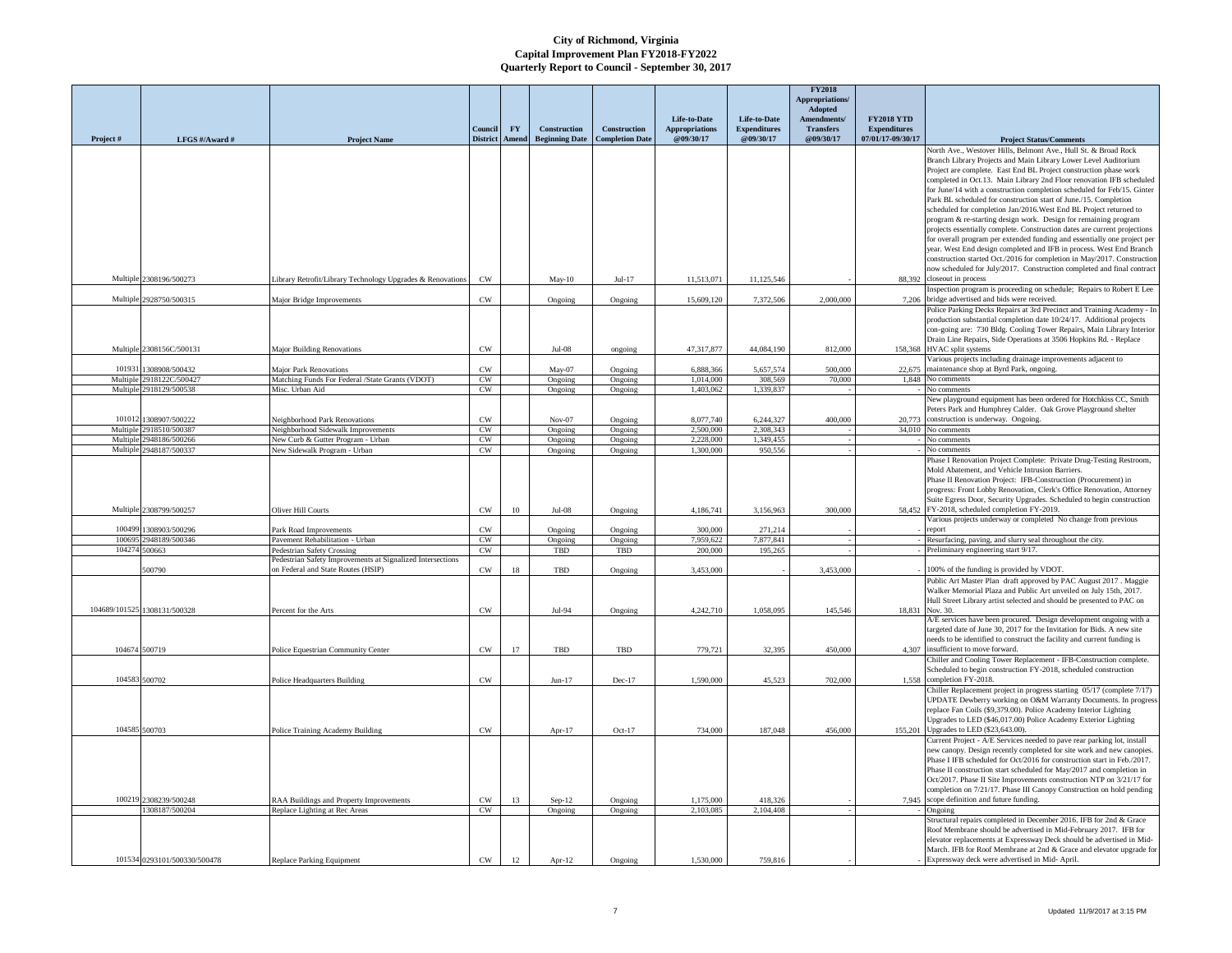|                      |                                           |                                                                                                    |                             |                    |                                       |                                        |                                                    |                                                  | <b>FY2018</b><br><b>Appropriations</b><br>Adopted |                                                               |                                                                                                                                                                                                                                                                                                                                                                                                                                                                                                                                                                                                                                                                                                                  |
|----------------------|-------------------------------------------|----------------------------------------------------------------------------------------------------|-----------------------------|--------------------|---------------------------------------|----------------------------------------|----------------------------------------------------|--------------------------------------------------|---------------------------------------------------|---------------------------------------------------------------|------------------------------------------------------------------------------------------------------------------------------------------------------------------------------------------------------------------------------------------------------------------------------------------------------------------------------------------------------------------------------------------------------------------------------------------------------------------------------------------------------------------------------------------------------------------------------------------------------------------------------------------------------------------------------------------------------------------|
|                      | LFGS #/Award #                            |                                                                                                    | Council<br><b>District</b>  | <b>FY</b><br>Ameno | Construction<br><b>Beginning Date</b> | Construction<br><b>Completion Date</b> | Life-to-Date<br><b>Appropriations</b><br>@09/30/17 | Life-to-Date<br><b>Expenditures</b><br>@09/30/17 | Amendments/<br><b>Transfers</b><br>@09/30/17      | <b>FY2018 YTD</b><br><b>Expenditures</b><br>07/01/17-09/30/17 |                                                                                                                                                                                                                                                                                                                                                                                                                                                                                                                                                                                                                                                                                                                  |
| Project#             |                                           | <b>Project Name</b>                                                                                |                             |                    |                                       |                                        |                                                    |                                                  |                                                   |                                                               | <b>Project Status/Comments</b><br>Construction of Coliseum Fall Protection System underway, scheduled                                                                                                                                                                                                                                                                                                                                                                                                                                                                                                                                                                                                            |
|                      | 100199/104414 2308103/500003              | Richmond Coliseum Renovations                                                                      | CW                          |                    | $Jul-10$                              | On-going                               | 4,836,882                                          | 4,139,401                                        |                                                   | 13,044                                                        | final completion FY-2018.<br>Dark fiber optic to be installed in the south of the James as part of ITS                                                                                                                                                                                                                                                                                                                                                                                                                                                                                                                                                                                                           |
|                      |                                           |                                                                                                    |                             |                    |                                       |                                        |                                                    |                                                  |                                                   |                                                               | Signal System Project. Main Library, 911 Building, DPU at Maury                                                                                                                                                                                                                                                                                                                                                                                                                                                                                                                                                                                                                                                  |
| 101848/104408 500420 |                                           | Richmond Fiber Optics Network System                                                               | CW                          | 14                 | Ongoing                               | Ongoing                                | 1,500,000                                          | 695.827                                          | 150,000                                           | 8.965                                                         | connected to the fiber optic network. Ongoing.<br>New tower design complete and construction on hold pending future                                                                                                                                                                                                                                                                                                                                                                                                                                                                                                                                                                                              |
| 102265<br>10057      | 500484<br>2908138/500363/500364           | Richmond Fire Burn Tower Stabilization & Repair                                                    | CW<br>CW                    | 14                 | TBD                                   | TBD                                    | 247,000<br>3,739,000                               | 66,162                                           |                                                   |                                                               | funding. No change.<br>237.120 Funds to be used with ITS South of the James Project.                                                                                                                                                                                                                                                                                                                                                                                                                                                                                                                                                                                                                             |
| 10412                | 600636                                    | Richmond Signal System Improvements (CMAQ)<br>kichmond Signal System Improvements West-North (CMAQ | CW                          |                    | Ongoing<br>TBD                        | Ongoing<br>TBD                         | 2,000,000                                          | 3,134,223                                        | 1,500,000                                         |                                                               | Preliminary engineering to start in Spring 2018.                                                                                                                                                                                                                                                                                                                                                                                                                                                                                                                                                                                                                                                                 |
| 104129               | 500637                                    | Richmond Signal System South of the James (CMAQ)                                                   | CW                          |                    | $Mar-15$                              | Apr- $17$                              | 1.022.200                                          |                                                  | 422,200                                           |                                                               | Funds to be used with ITS South of the James Project.                                                                                                                                                                                                                                                                                                                                                                                                                                                                                                                                                                                                                                                            |
|                      | 101526 2108132/500329                     | Riverfront Plan Implementation                                                                     | CW                          | 13                 | Aug-14                                | August - 16                            | 12,276,988                                         | 5,804,889                                        |                                                   | 33 939                                                        | Construction of T. Tyler Porterfield Memorial Bridge (TTPMB) is<br>approx. 95% complete. The bridge opened to the public on 12/2/16.<br>Other Priority 1 projects, e.g., Lehigh Terraces planning/public<br>engagement started March 2016, with public meeting in 8/16 and 1/17.<br>Amendment to adopted 2012 Riverfront Plan approved by Planning<br>Commission on 7/24/17 and Council on 9/25/17. Schematic Design<br>Development anticipated fall 2017.                                                                                                                                                                                                                                                       |
|                      | <b>NEW</b>                                | Roadway Conversions for Bike Infrastructure (HSIP)                                                 | CW                          | 18                 | TBD                                   | <b>TBD</b>                             | 1,502,000                                          |                                                  | 1,502,000                                         |                                                               | No comments                                                                                                                                                                                                                                                                                                                                                                                                                                                                                                                                                                                                                                                                                                      |
| Multiple<br>10233    | 2908135/500421                            | Safety Improvement Contingency                                                                     | CW                          |                    | Ongoing                               | Ongoing                                | 454,406                                            | 301,052                                          |                                                   |                                                               | Several projects.                                                                                                                                                                                                                                                                                                                                                                                                                                                                                                                                                                                                                                                                                                |
|                      | 7808103/500495<br><b>NEW</b>              | School ADA Compliance<br>School Bus Lease                                                          | CW<br>CW                    | 18                 | Ongoing<br>TBD                        | Ongoing<br>TBD                         | 22,308,706<br>4,228,631                            | 22,769,160                                       | 4,228,631                                         |                                                               | Ongoing; Various Projects are at different stages of implementation<br>No comments                                                                                                                                                                                                                                                                                                                                                                                                                                                                                                                                                                                                                               |
|                      |                                           |                                                                                                    |                             |                    |                                       |                                        |                                                    |                                                  |                                                   |                                                               | Multi-project program with four Phase I projects: Broad Rock ES, Oak<br>Grove ES, M.L. King MS & Huguenot HS. BRES & OGES projects<br>complete and opened 1/2/2013 on schedule. MLKMS Project Phase III<br>construction complete and new school opened 1/6/2014 on schedule -<br>Phase IV demolition of existing school and completion of south end<br>school construction and site work complete July 2014. MLKMS Phase<br>IV completed and Phase V (Pre-K) construction underway. HHS primary<br>construction underway and on schedule for 1/5/2015 new school<br>opening. Remaining existing school demo & site work scheduled for<br>completion Fall./15. Huguenot HS project completed and project closeout |
|                      | Multiple 2308198/500160                   | School CIP Planning & Construction                                                                 | CW                          |                    | Sept. 2011                            | On-going                               | 186,888,204                                        | 177,518,269                                      |                                                   | 593,318                                                       | underway. Planning for new school projects underway. Ongoing.                                                                                                                                                                                                                                                                                                                                                                                                                                                                                                                                                                                                                                                    |
| Multiple             | 7808111/500492<br>2948188/500317          | School Maintenance<br>Sidewalk Improvement Program - Urban                                         | CW<br>CW                    |                    | Ongoing<br>Ongoing                    | Ongoing<br>Ongoing                     | 95,967,934<br>2.245.509                            | 74,513,253<br>1.973.959                          | 5,165,326                                         |                                                               | Ongoing<br>No comments                                                                                                                                                                                                                                                                                                                                                                                                                                                                                                                                                                                                                                                                                           |
|                      | Multiple 2918516/500161/500162            | Sidewalk projects                                                                                  | CW                          |                    | Ongoing                               | Ongoing                                | 10,759,987                                         | 9,218,443                                        | 200,000                                           | 203,409                                                       | FY17 Sidewalks bids received. (FY16 budget amendment for Bryan and<br>Redd Street sidewalk projects included with contract FY17.2. ) Contract<br>award pending.                                                                                                                                                                                                                                                                                                                                                                                                                                                                                                                                                  |
|                      | Multiple 2908130/500302/303/304/305       | Street Conversions AKA TEA-21 Safety Improvements                                                  | CW                          |                    | Mar-08                                | Ongoing                                | 25.311.151                                         | 19,996,898                                       |                                                   | 94                                                            | Six Intersection Signal Upgrade project construction completed. 23rd &<br>Fairfield Ave roundabout project construction completed. 25th & Nine<br>Mile Rd roundabout project construction completed. Brookland Park<br>Blvd, Dill Ave roundabout project construction completed. Closeout<br>underway.<br>Various projects under design and construction throughout the City.                                                                                                                                                                                                                                                                                                                                    |
|                      | 9741603/500090                            | Street Lighting - Special                                                                          | CW                          |                    | Ongoing                               | Ongoing                                | 13.350.525                                         | 9,883,266                                        | 1,000,000                                         |                                                               | Ongoing,                                                                                                                                                                                                                                                                                                                                                                                                                                                                                                                                                                                                                                                                                                         |
|                      | 9741602/500087/500088/500089/5006         | <b>Street Lighting/General</b>                                                                     | CW                          |                    | Ongoing                               | Ongoing                                | 34,759,390                                         | 22,624,102                                       | 428,000                                           |                                                               | Various projects under design and construction throughout the City.<br>Ongoing.                                                                                                                                                                                                                                                                                                                                                                                                                                                                                                                                                                                                                                  |
|                      | VEW                                       | Street Lighting - LED Conversion                                                                   | CW                          | 18                 | $May-18$                              | Ongoing                                | 500,000                                            |                                                  | 500,000                                           |                                                               | The LED pilot project is in its testing and evaluation phase; two of the<br>six evaluation areas have been installed with two other areas to be<br>installed by the first of December 2017; Evaluation and testing will last<br>for several months during which time citizens and various group<br>feedback will be analyzed and considered for selection of final hardware,<br>its application, electric grid adaptation configuration and installation<br>phasing. The pilot phase is being funded via prior O&M funds that were<br>allocated for LED technology testing and evaluation.                                                                                                                       |
|                      | Multiple 2918128C/500290                  | Streets, Sidewalks, Alley Extensions and Improvements                                              | CW                          |                    | Ongoing                               | Ongoing                                | 24,437,174                                         | 20,738,518                                       | 615.480                                           |                                                               | 34,887 No comments                                                                                                                                                                                                                                                                                                                                                                                                                                                                                                                                                                                                                                                                                               |
|                      | 100492 1308180C/500202                    | <b>Swimming Pools Projects</b>                                                                     | CW                          |                    | Ongoing                               | Ongoing                                | 6,367,300                                          | 5,264,144                                        | 250,000                                           |                                                               | The new HVAC system @ Swansboro Swimming Pool completed and<br>the construction documents for improvements to the Blackwell<br>Swimming Pool are being prepared.<br>1st @ Clay Sts. traffic signal upgrade construction completed 10/2/2017.<br>Flashing Yellow Arrow Improvements on Forest Hill Ave @ Jahnke and                                                                                                                                                                                                                                                                                                                                                                                               |
| Multiple             | 2908122C/500289                           | Traffic Control Installations                                                                      | CW                          |                    | Ongoing                               | Ongoing                                | 8.681.899                                          | 6.972.241                                        | 780,000                                           | 10.752                                                        | Chippenham On-Ramp design completed. Grove Ave @ Three Chopt<br>Signal Upgrade, under design. Addison St @ Cary St & Forest Hill Ave<br>@ Westower Dr. under design.                                                                                                                                                                                                                                                                                                                                                                                                                                                                                                                                             |
| Multiple             | Multiple 2948190/500347<br>2918515/500286 | <b>Traffic Control Modernization - Urban</b><br><b>Transportation Projects</b>                     | CW<br>CW                    |                    | $Oct-09$<br>Mar-08                    | Ongoing<br>Ongoing                     | 2,300,000<br>52,777,218                            | 2,071,228<br>47,666,964                          | 3,483,467                                         | (1.912)<br>1,408,519                                          | Vo comments<br>esurfacing Contract #1 in Procurement for Bid August 2017                                                                                                                                                                                                                                                                                                                                                                                                                                                                                                                                                                                                                                         |
| 104243               | 500653                                    | Jrban Agricultural Site preparation                                                                | CW                          |                    | TBD                                   | TBD                                    | 25,000                                             | 13.760                                           |                                                   |                                                               | Scope Being Determined                                                                                                                                                                                                                                                                                                                                                                                                                                                                                                                                                                                                                                                                                           |
|                      | 100172 2958836/500340                     | Urban Bridge Maintenance                                                                           | CW                          |                    | Ongoing                               | Ongoing                                | 100,000                                            | 96.221                                           |                                                   |                                                               |                                                                                                                                                                                                                                                                                                                                                                                                                                                                                                                                                                                                                                                                                                                  |
|                      |                                           |                                                                                                    | Citywide Projects Subtotal: |                    |                                       |                                        | 827,749,748                                        | 640,641,460                                      | 45,958,086                                        | 5,847,629                                                     |                                                                                                                                                                                                                                                                                                                                                                                                                                                                                                                                                                                                                                                                                                                  |
|                      |                                           | Capital Improvement Plan Sub-Total:                                                                |                             |                    |                                       |                                        | 1.141.336.527                                      | 809,613,333                                      | 74,319,527                                        | 10,941,028                                                    |                                                                                                                                                                                                                                                                                                                                                                                                                                                                                                                                                                                                                                                                                                                  |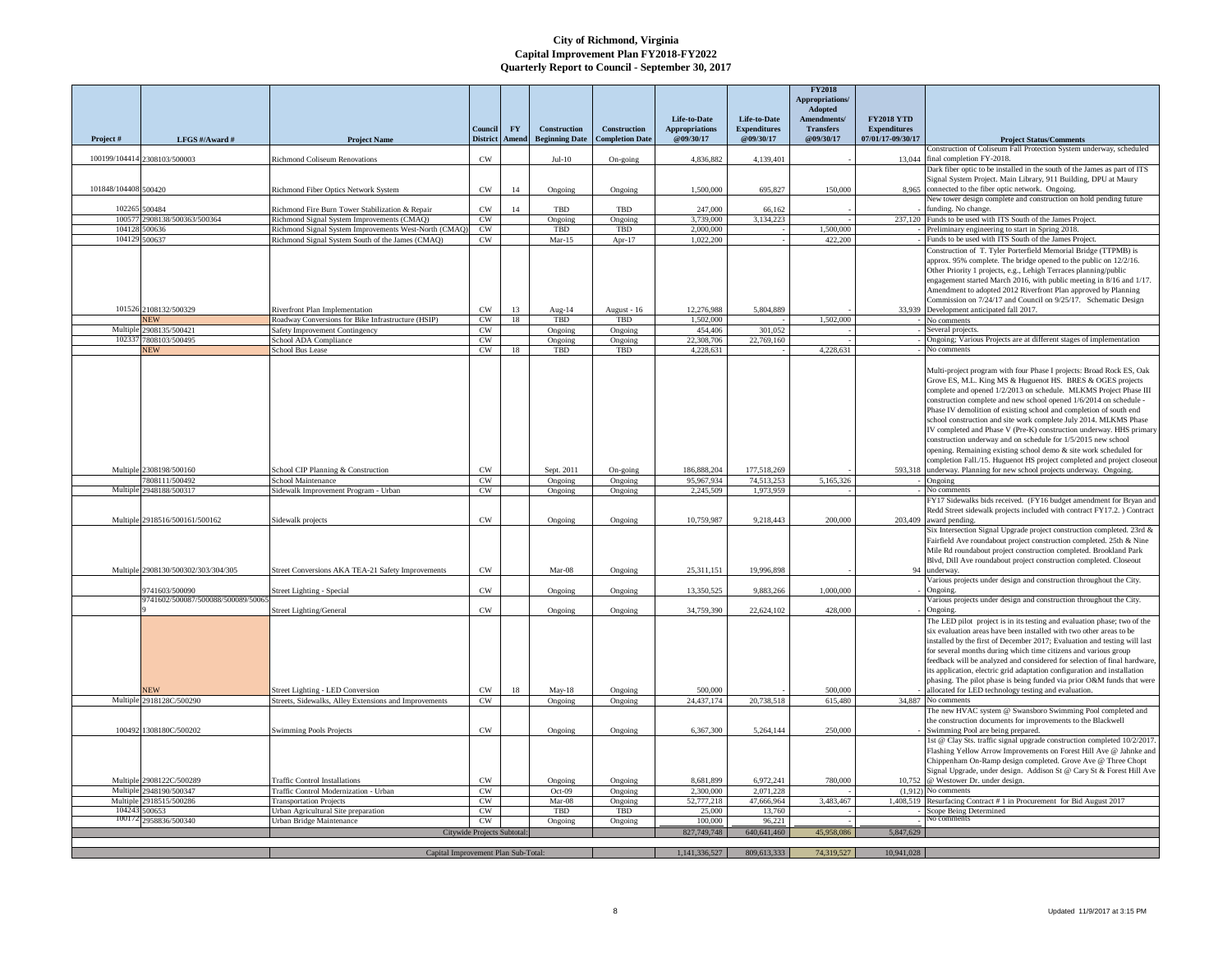| Project# | LFGS #/Award #  | <b>Project Name</b>                                                           | Council<br><b>District</b>     | FY<br>Amend | Construction<br><b>Beginning Date</b> | Construction<br><b>Completion Date</b> | Life-to-Date<br><b>Appropriations</b><br>@09/30/17 | Life-to-Date<br><b>Expenditures</b><br>@09/30/17 | <b>FY2018</b><br><b>Appropriations</b><br>Adopted<br>Amendments/<br><b>Transfers</b><br>@09/30/17 | <b>FY2018 YTD</b><br><b>Expenditures</b><br>07/01/17-09/30/17 | <b>Project Status/Comments</b>                                                                                                                                                                                                                                                                                                                                                                                                                                                                                                                                                                                                                                                                                                   |
|----------|-----------------|-------------------------------------------------------------------------------|--------------------------------|-------------|---------------------------------------|----------------------------------------|----------------------------------------------------|--------------------------------------------------|---------------------------------------------------------------------------------------------------|---------------------------------------------------------------|----------------------------------------------------------------------------------------------------------------------------------------------------------------------------------------------------------------------------------------------------------------------------------------------------------------------------------------------------------------------------------------------------------------------------------------------------------------------------------------------------------------------------------------------------------------------------------------------------------------------------------------------------------------------------------------------------------------------------------|
|          |                 |                                                                               |                                |             |                                       |                                        |                                                    |                                                  |                                                                                                   |                                                               |                                                                                                                                                                                                                                                                                                                                                                                                                                                                                                                                                                                                                                                                                                                                  |
|          | 1402            | <b>Gas Utility New Business</b>                                               | <b>CW</b>                      |             | Various                               | Various                                | 300,125,207                                        | 231,025,983                                      | 10.953.000                                                                                        | 2,531,573                                                     |                                                                                                                                                                                                                                                                                                                                                                                                                                                                                                                                                                                                                                                                                                                                  |
|          | 1403            | Gas Utility System Replacement                                                | CW                             |             | Various                               | Various                                | 383,812,319                                        | 324,165,668                                      | 27,392,000                                                                                        | 1.589,548                                                     |                                                                                                                                                                                                                                                                                                                                                                                                                                                                                                                                                                                                                                                                                                                                  |
|          | 1502            | Water Distribution System Improvements                                        | <b>CW</b>                      |             | Various                               | Various                                | 222,799,907                                        | 167, 139, 706                                    | 17,420,000                                                                                        | 1,981,018                                                     |                                                                                                                                                                                                                                                                                                                                                                                                                                                                                                                                                                                                                                                                                                                                  |
|          | 1503<br>1590    | Water Transmission Main Improvements                                          | CW<br>CW                       |             | Various<br>Various                    | Various<br>Various                     | 128,274,169<br>370,997,175                         | 50,822,559<br>214,209,719                        | 1,733,000<br>6,784,000                                                                            | 70,264<br>5,000                                               |                                                                                                                                                                                                                                                                                                                                                                                                                                                                                                                                                                                                                                                                                                                                  |
|          | 1940            | Water Plant and Pumping Improvements<br>Stormwater Facilities Improvements    | CW                             |             | Various                               | Various                                | 62,941,665                                         | 26,213,215                                       | 14,041,000                                                                                        | 244,417                                                       |                                                                                                                                                                                                                                                                                                                                                                                                                                                                                                                                                                                                                                                                                                                                  |
|          | 1701            | Wastewater Treatment                                                          | CW                             |             | Various                               | Various                                | 224,194,999                                        | 157,812,493                                      | 2,534,000                                                                                         | (501, 327)                                                    |                                                                                                                                                                                                                                                                                                                                                                                                                                                                                                                                                                                                                                                                                                                                  |
|          | 1780            | <b>City Floodwall</b>                                                         | 6                              |             | Various                               | Various                                | 2,216,000                                          |                                                  |                                                                                                   |                                                               |                                                                                                                                                                                                                                                                                                                                                                                                                                                                                                                                                                                                                                                                                                                                  |
|          | 1760            | Wastewater Sanitary Sewer Upgrades                                            | CW                             |             | Various                               | Various                                | 326,392,574                                        | 227,804,682                                      | 32,683,000                                                                                        | 1,781,964                                                     |                                                                                                                                                                                                                                                                                                                                                                                                                                                                                                                                                                                                                                                                                                                                  |
|          | 1750            | Wastewater Combined Sewer Overflow                                            | <b>CW</b>                      |             | Various                               | Various                                | 264,302,760                                        | 191,166,148                                      | 3.100,000                                                                                         | 494.264                                                       |                                                                                                                                                                                                                                                                                                                                                                                                                                                                                                                                                                                                                                                                                                                                  |
|          |                 |                                                                               | <b>Public Utilities Total:</b> |             |                                       |                                        | 2,286,056,775                                      | 1,590,360,173                                    | 116,640,000                                                                                       | 8,196,720                                                     |                                                                                                                                                                                                                                                                                                                                                                                                                                                                                                                                                                                                                                                                                                                                  |
|          |                 |                                                                               |                                |             |                                       |                                        |                                                    |                                                  |                                                                                                   |                                                               |                                                                                                                                                                                                                                                                                                                                                                                                                                                                                                                                                                                                                                                                                                                                  |
|          |                 | Capital Improvement Plan Total                                                |                                |             |                                       |                                        | 3,427,393,302                                      | 2,399,973,506                                    | 190,959,527                                                                                       | 19,137,748                                                    |                                                                                                                                                                                                                                                                                                                                                                                                                                                                                                                                                                                                                                                                                                                                  |
|          | 1940            | STORMWATER PROJECT DETAIL<br>4800 Charmian Road Drainage Improvements         |                                |             | TBD                                   | TBD                                    |                                                    |                                                  |                                                                                                   |                                                               | Unable to acquire necessary easements from affected residents. Project<br>placed on hold and removed from active project list. Transferred<br>\$50,0000 appropriation to 5700 Franklin St. & Granite Ave. Drainage<br>Improvements.                                                                                                                                                                                                                                                                                                                                                                                                                                                                                              |
|          |                 |                                                                               | <b>First District Total:</b>   |             |                                       |                                        |                                                    |                                                  |                                                                                                   |                                                               |                                                                                                                                                                                                                                                                                                                                                                                                                                                                                                                                                                                                                                                                                                                                  |
|          | 2938158<br>1940 | 1700 Oakdale & 1900 Maple Shade Drainage<br>Monroe Park Drainage Improvements | $\overline{2}$                 |             | TBD<br>TBD                            | TBD<br>TBD                             |                                                    |                                                  |                                                                                                   |                                                               | Funds were withdrawn. Project is in the Scoping Phase and has been<br>added to the Stormwater Utility Active projects list and will be<br>prioritized with other Stormwater projects.<br>Anticipated grant funding was not awarded                                                                                                                                                                                                                                                                                                                                                                                                                                                                                               |
|          |                 |                                                                               | Second District Total:         |             |                                       |                                        |                                                    |                                                  |                                                                                                   |                                                               |                                                                                                                                                                                                                                                                                                                                                                                                                                                                                                                                                                                                                                                                                                                                  |
|          | 1940            | Bryan Park Dredging of Ponds                                                  | $\overline{\mathbf{3}}$        | 11          | TBD                                   | TBD                                    | 1.239.491                                          |                                                  |                                                                                                   |                                                               | DPU cost share with ACOE is \$150,000 for Design and \$1,084,000 for<br>Construction. Awaiting confirmation of design contract. Anticipate<br>expenditure in FY15. This project will be prioritized and funded through<br>SW CIP funds.                                                                                                                                                                                                                                                                                                                                                                                                                                                                                          |
|          |                 |                                                                               | Third District Total:          |             |                                       |                                        | 1,239,491                                          |                                                  |                                                                                                   |                                                               | Nine of eleven easements have been obtained. Design is nearing 90%.                                                                                                                                                                                                                                                                                                                                                                                                                                                                                                                                                                                                                                                              |
|          | 1940/500084     | Rattlesnake Creek Drainage Improvements                                       | $\Lambda$                      |             | <b>FY18</b>                           | FY19                                   | 774,763                                            | 139,274                                          |                                                                                                   |                                                               | This project has been converted to a stream restoration project.<br>Obtaining Easements from residents. Design is 65% complete.<br>Maintenance continues to keep culvert clean; project on hold pending<br>identification of scope. Ord 2016-216                                                                                                                                                                                                                                                                                                                                                                                                                                                                                 |
|          |                 |                                                                               | Fourth District Total:         |             |                                       |                                        | 774,763                                            | 139,274                                          |                                                                                                   |                                                               |                                                                                                                                                                                                                                                                                                                                                                                                                                                                                                                                                                                                                                                                                                                                  |
|          |                 |                                                                               | Fifth District Total:          |             |                                       |                                        |                                                    |                                                  |                                                                                                   |                                                               |                                                                                                                                                                                                                                                                                                                                                                                                                                                                                                                                                                                                                                                                                                                                  |
|          |                 |                                                                               |                                |             |                                       |                                        |                                                    |                                                  |                                                                                                   |                                                               |                                                                                                                                                                                                                                                                                                                                                                                                                                                                                                                                                                                                                                                                                                                                  |
|          |                 |                                                                               | Sixth District Total:          |             |                                       |                                        |                                                    |                                                  |                                                                                                   |                                                               |                                                                                                                                                                                                                                                                                                                                                                                                                                                                                                                                                                                                                                                                                                                                  |
|          | 1940            | 31st Street & Marshall Drainage Improvements                                  |                                |             | TBD                                   | TBD                                    | 160,000                                            | 31,333                                           |                                                                                                   |                                                               | This project to be prioritized with other SW CIP Projects                                                                                                                                                                                                                                                                                                                                                                                                                                                                                                                                                                                                                                                                        |
|          |                 |                                                                               |                                |             |                                       |                                        |                                                    |                                                  |                                                                                                   |                                                               | This project to be prioritized with other SW CIP Projects. Project                                                                                                                                                                                                                                                                                                                                                                                                                                                                                                                                                                                                                                                               |
|          | 1940            | 33rd Street @ R Street Drainage Improvements                                  | $7\phantom{.0}$                | 11          | TBD                                   | TBD                                    | 250.000                                            | 10.000                                           |                                                                                                   |                                                               | combined with 1321 N. 32nd St Drainage Improvements.                                                                                                                                                                                                                                                                                                                                                                                                                                                                                                                                                                                                                                                                             |
|          |                 |                                                                               | Seventh District Total:        |             |                                       |                                        | 410,000                                            | 41,333                                           |                                                                                                   |                                                               |                                                                                                                                                                                                                                                                                                                                                                                                                                                                                                                                                                                                                                                                                                                                  |
|          | 2938160         | Cherry Gardens Drainage Improvements                                          | 8                              | 09          | Summer 2018                           | Fall/Winter 2018                       | 1,453,760                                          | 284,288                                          |                                                                                                   |                                                               | Phase II: Project planned for advertisement in FY2018. Phase I:<br>Project is complete.                                                                                                                                                                                                                                                                                                                                                                                                                                                                                                                                                                                                                                          |
|          | 1940            | Haden & Ritter Stormwater Improvements                                        | 8                              | 11          | TBD                                   | TBD                                    | 30,000                                             |                                                  |                                                                                                   |                                                               | No Comments                                                                                                                                                                                                                                                                                                                                                                                                                                                                                                                                                                                                                                                                                                                      |
|          |                 |                                                                               |                                |             |                                       |                                        |                                                    |                                                  |                                                                                                   |                                                               | Phase II: Project is complete. Awaiting final reimbursement of VDOT                                                                                                                                                                                                                                                                                                                                                                                                                                                                                                                                                                                                                                                              |
|          | 1940            | South Kinsley Drainage Improvements                                           | $\overline{\mathbf{8}}$        | 11          | Spring 2012                           | $Jun-16$                               | 2,913,000                                          | 2,069,521                                        |                                                                                                   |                                                               | Cost Share. Phase 1: Project is complete.                                                                                                                                                                                                                                                                                                                                                                                                                                                                                                                                                                                                                                                                                        |
|          |                 |                                                                               | $\mathbf{8}$                   |             |                                       |                                        |                                                    |                                                  |                                                                                                   |                                                               | Project is being assigned to annual contractor for construction start                                                                                                                                                                                                                                                                                                                                                                                                                                                                                                                                                                                                                                                            |
|          | 1940            | Woodstock (Jarvis Road) Drainage Improvements                                 | Eighth District Total:         |             | 12/1/2017                             | 6/1/2018                               | 1,323,000<br>5,719,760                             | 42,826<br>2,396,635                              | 1,273,000<br>1,273,000                                                                            |                                                               | December 2017. This project is receiving 50% VDOT Cost Share Funds                                                                                                                                                                                                                                                                                                                                                                                                                                                                                                                                                                                                                                                               |
|          |                 |                                                                               |                                |             |                                       |                                        |                                                    |                                                  |                                                                                                   |                                                               | Projects are being advertised for RFQ. Submitted to Procurement 8/3/17.                                                                                                                                                                                                                                                                                                                                                                                                                                                                                                                                                                                                                                                          |
|          |                 |                                                                               |                                |             |                                       |                                        |                                                    |                                                  |                                                                                                   |                                                               | Engineer received NTP: March 2017. Phases will be advertised together.<br>Project assigned to Annual Engineering Firm, RK&K. Schedule will be<br>provided with submittal of proposal.<br>Assignment will go to an engineering consultant for design completion.<br>Awaiting executed stormwater consulting contracts.<br>Project to be reassigned to another Annual Engineering Firm. Previous<br>firm did not complete project within budget parameters.<br>Phase 1: Plans are 80% complete. Anticipate project to be advertised for<br>RFQ and IFB in early FY17 as funds become available. Council<br>approved receipt of VDOT revenue sharing funds.<br>Phase 2: 50% Plans. Council approved receipt of VDOT revenue sharing |
|          | 1940            | Deter Road Drainage Improvements Phase I & II @ Reedy Cre                     | 9                              | 11          | Winter 2018                           | Fall 2018                              | 1,429,100                                          | 255,804                                          |                                                                                                   |                                                               | funds                                                                                                                                                                                                                                                                                                                                                                                                                                                                                                                                                                                                                                                                                                                            |
|          |                 |                                                                               | Ninth District Total:          |             |                                       |                                        | 1,429,100                                          | 255,804                                          |                                                                                                   |                                                               |                                                                                                                                                                                                                                                                                                                                                                                                                                                                                                                                                                                                                                                                                                                                  |
|          | 1940            | <b>Emergency CIP</b> projects                                                 | CW                             | 11          | Ongoing                               | Ongoing                                | 5,616,192                                          | 4,092,740                                        | 1,000,000                                                                                         |                                                               | Engineering Services for individual projects are now covered under the                                                                                                                                                                                                                                                                                                                                                                                                                                                                                                                                                                                                                                                           |
|          | 1940            | Engineering Services for various projects                                     | CW                             | 11          | Ongoing                               | Ongoing                                | 1,066,825                                          | 1,066,825                                        |                                                                                                   |                                                               | SW Utility as of FY 13.                                                                                                                                                                                                                                                                                                                                                                                                                                                                                                                                                                                                                                                                                                          |
|          | 1940            | Other Citywide Drainage projects                                              | CW                             | 11          | Ongoing                               | Ongoing                                | 34,626,464                                         | 11,417,869                                       | 11,768,000                                                                                        | 13,961                                                        |                                                                                                                                                                                                                                                                                                                                                                                                                                                                                                                                                                                                                                                                                                                                  |